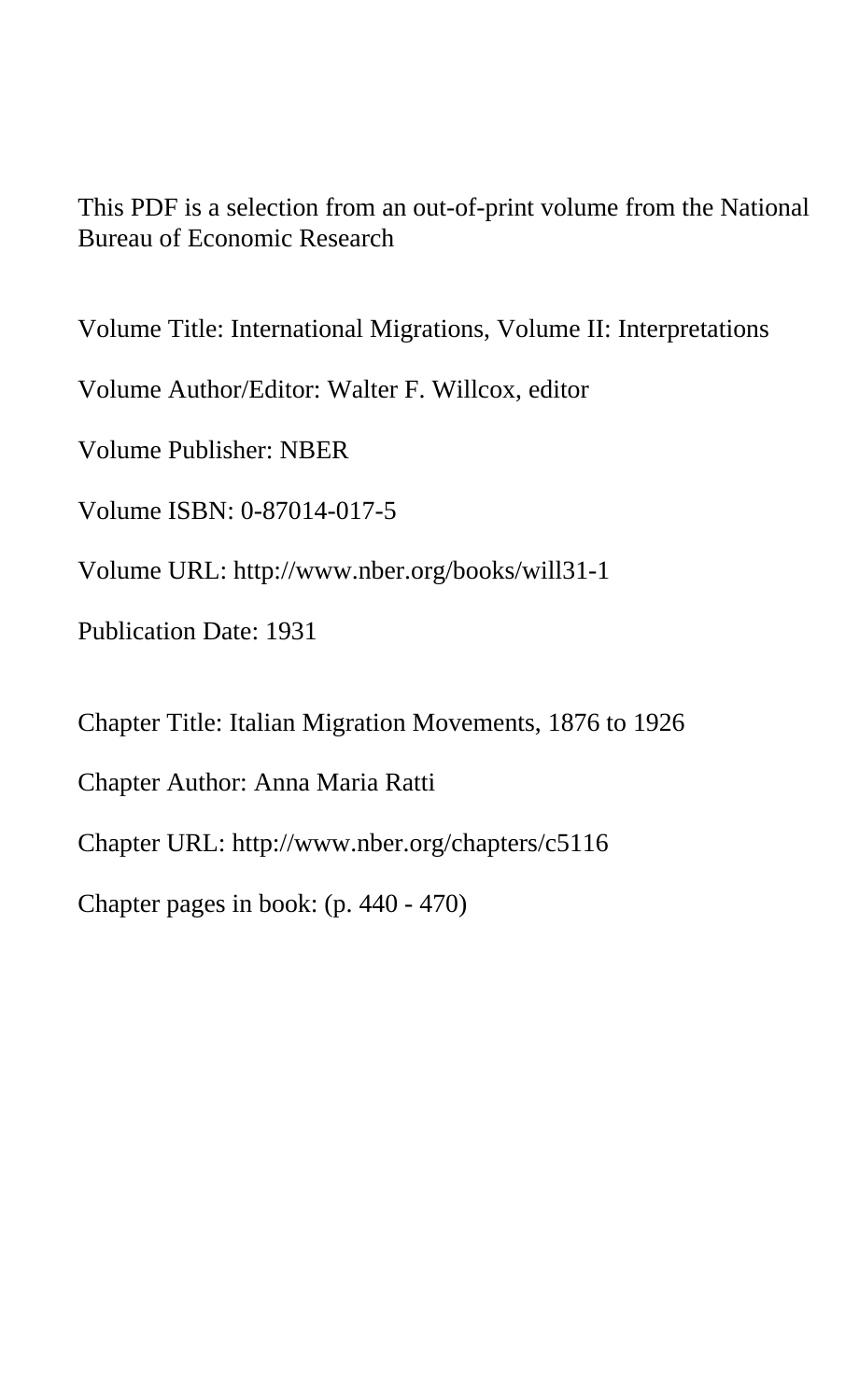## CHAPTER XV

## ITALIAN MIGRATION MOVEMENTS, 1876 TO 1926.1

#### By

#### DR. ANNA MARIA RATTI

In the middle of the nineteenth century no official body in any of the states into which Italy was then divided was concerned with making a regular statistical return of emigration. There are only a few fragmentary data scattered here and there in memoirs and publications of private scholars. Nevertheless, that there were currents of emigration of some importance is attested by Cesare Correnti in his statistical annual for the years 1857—1858, by Duval,2 and by Carpi.<sup>3</sup> The Italian census of 1861 likewise showed/that in some foreign countries there were large Italian colonies (France 78,000; Germany 14,000; Switzerland 14,000; England 4,500; Alexandria 12,000; Tunis 6,000), and immigration statistics of the United States, Brazil, and Argentina indicated the arrival of Italian immigrants beginning with 1820, 1836, and 1857 respectively.

In 1869 Carpi began the regular collection of statistical data upon Italian emigration, by means of a questionnaire sent by the Ministry of the Interior to each prefecture. Continuing these investigations to 1876, he published the results with an ample commentary. This was the first systematic statistical examination of Italian emigration, and as it is based on copious materials and had a semi-official character, it is still accepted as a first attempt at a statistical determination.

In 1876, however, statistics upon Italian emigration began to be published regularly by two bodies, the Direzione Generale della Statistica from 1876 to 1920, and the Comrnissariato Generale deli' Emigrazione from 1902 to the present.4 They differ in the sources from which they derive their data, and in their methods of research and compilation.

<sup>1</sup>[See International Migrations, Vol. I, pp. 122ff., 184, 194ff., 199ff., 202, 204ff., 230ff., 811-842.—Ed.]<br><sup>2</sup>Jules Duval, Histoire de l'émigration (1862).<br><sup>8</sup>Carpi, *Dell'Emigrazione Italiana all'Estero nei suoi rapporti coll'Agricoltura*,

coll' Industria e col Commercio (1871).<br>
<sup>4</sup>The Annuario Statistica dell'Emigrazione Italiana dal 1876 al 1925, has been used

extensively for the present study.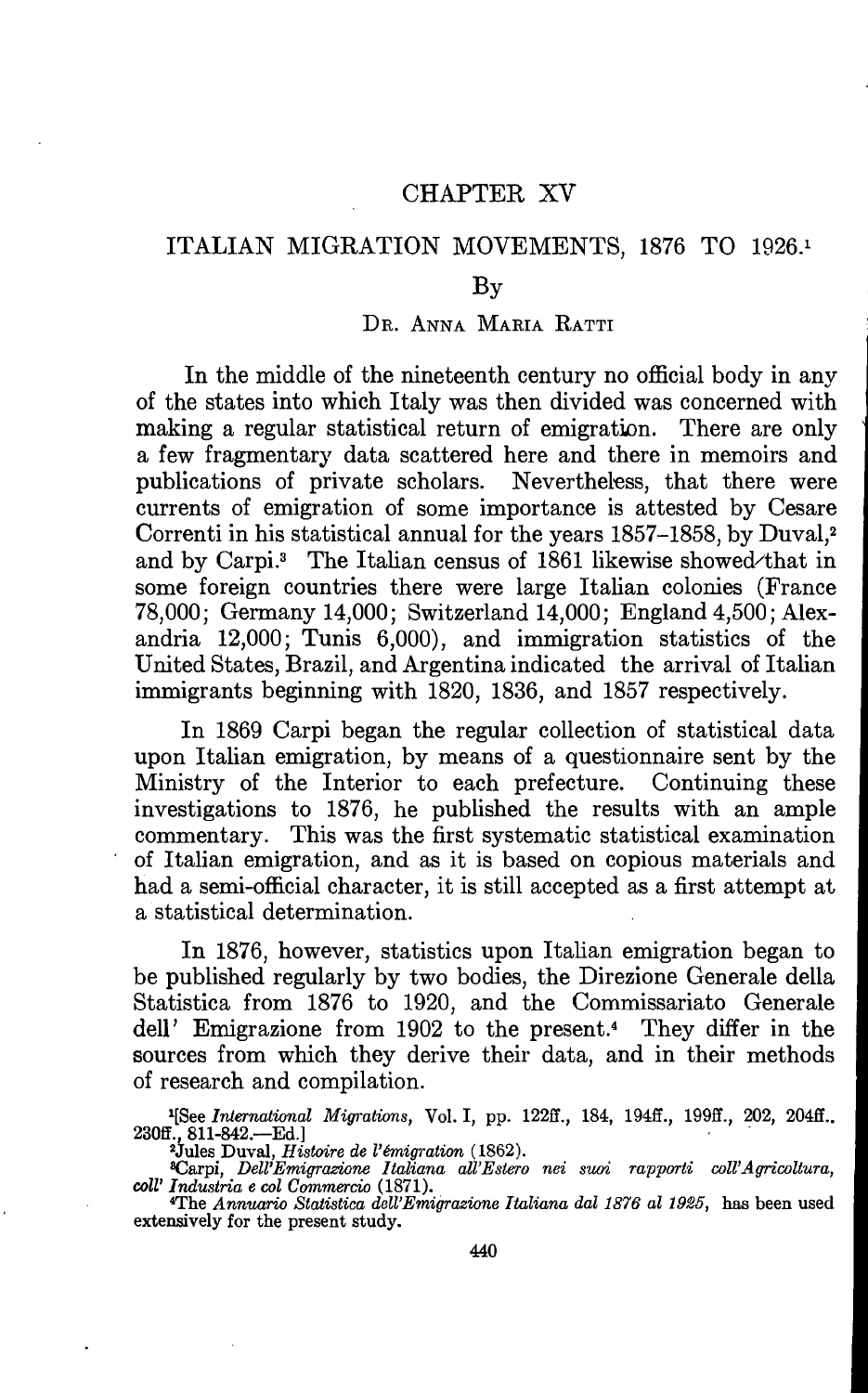A statistical survey of emigration is obtained with difficulty in a country like Italy, with over 2,300 miles of coast and numerous ports of embarkation, and more than 580 miles of land frontier traversed by many Alpine passes. Since it was impossible to enumerate emigrants on their way through many frontier posts,the Direzione Generale della Statistica took as a basis the communes' records of the "nihil obstats" granted by the local mayors as a prelude to the issue of passports by the State. Popular rumor also was used as a subsidiary source of information.

On the basis of these elements, Italian emigrants were classified as temporary or permanent. The first included persons who went abroad in search of work for a brief period; the second included persons who went for an indefinite time in search of a permanent new residence. Such a distinction, however, based on the intent of the emigrant when the "nihil obstat" was granted, could not always<br>be made. As transportation became easier and cheaper, many As transportation became easier and cheaper, many emigrants who had departed with the intention of remaining abroad for years returned speedily and many who had gone abroad without intention of remaining found satisfactory conditions and prolonged their absence.

That such a distinction was arbitrary was shown by a survey in several prefectoral, sub-prefectoral, and municipal offices made toward the end of 1903. It revealed that some administrations treated all transoceanic emigration as permanent, while others treated it as temporary because in preceding years many such emigrants had returned.

Further, the data gave too large figures because the number of passports issued was always smaller than the number of "nihil obstats", some applicants having later given up their purpose, others having been refused a passport.

For these reasons from January 1, 1904, the distinction between temporary and permanent emigrants was changed to one between emigrants bound for European or Mediterranean countries and emigrants bound for transoceanic points. In addition the emigration statistics began to be compiled at quarterly intervals from the passport registers.

This new system likewise was soon criticized, and properly so. The passport states the intention of the applicant but it does not prove that he carried out his purpose. During the three years that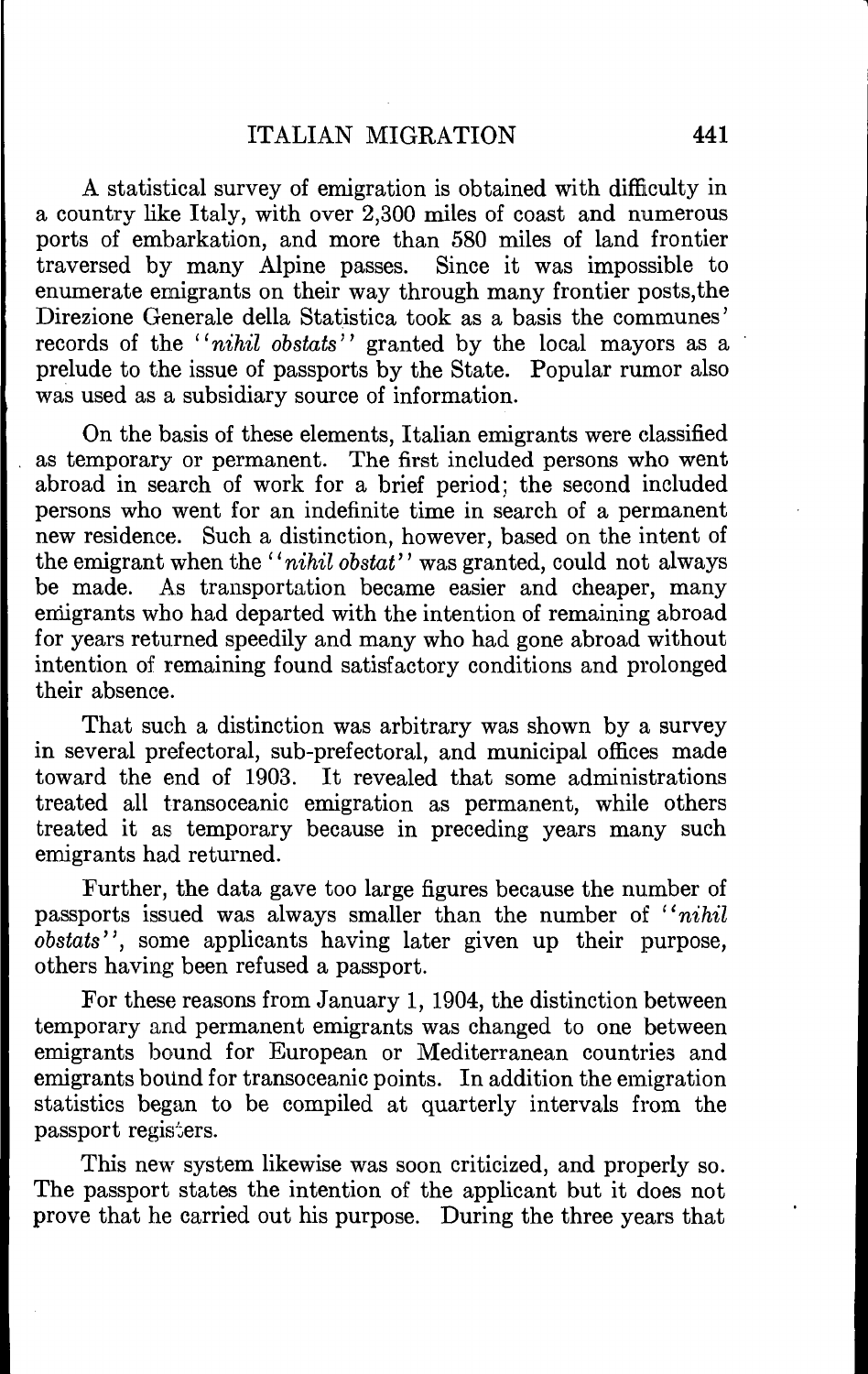it remained valid the holder might use it for two or more journeys, while the statistics reported him only once. Then again, as the number of countries requiring a passport for entry decreased the number of persons expatriating themselves without a passport increased.

Accordingly after 1915 the Direzione Generale della Statistica compiled an individual record of each emigrant from the passport registers.

The Commissariato Generale deli 'Emigrazione began the publication of its statistics about overseas emigration in 1902. It obtained summary data from the Commissariat records of the tax' which the Emigration Companies paid to the emigration fund for every emigrant transported. Beginning with 1915, the emigration inspectors reported the information in the lists of embarking emigrants and thus a rich and accurate source of data was established about the emigrant's sex, age, occupation, country of destination, and the like.

This material, however, omitted many persons who journeyed to foreign countries and thence embarked for overseas, especially for countries with which Italy had no direct communication; and many who travelled second class and therefore could not be considered legally emigrants, though they were so in fact. There were also persons who signed as sailors, cooks or stewards, and thus escaped the tax and did not appear as emigrants. The same may be said of persons who went beyond the Isthmus of Suez in groups of less than 50, thus falling outside the definition of emigrants and failing of inclusion in the Commissariato record. For these reasons the enumeration fell below the real figures. As a result when the legislative definition of an emigrant was modified, in 1920, new criteria were adopted for emigration statistics.

In Article 6 of the emigration law of January 31, 1901 emigrants had been defined as "citizens who, travelling in the third or equivalent class, journey to countries beyond the Straits of Gibraltar, exclusive of the coasts of Europe, or beyond the Suez Canal, provided that in the latter case their number be not less than 50." This definition was amplified in the emigration law of November 13, 1919

'Law of January 31, 1901, Article No. 28.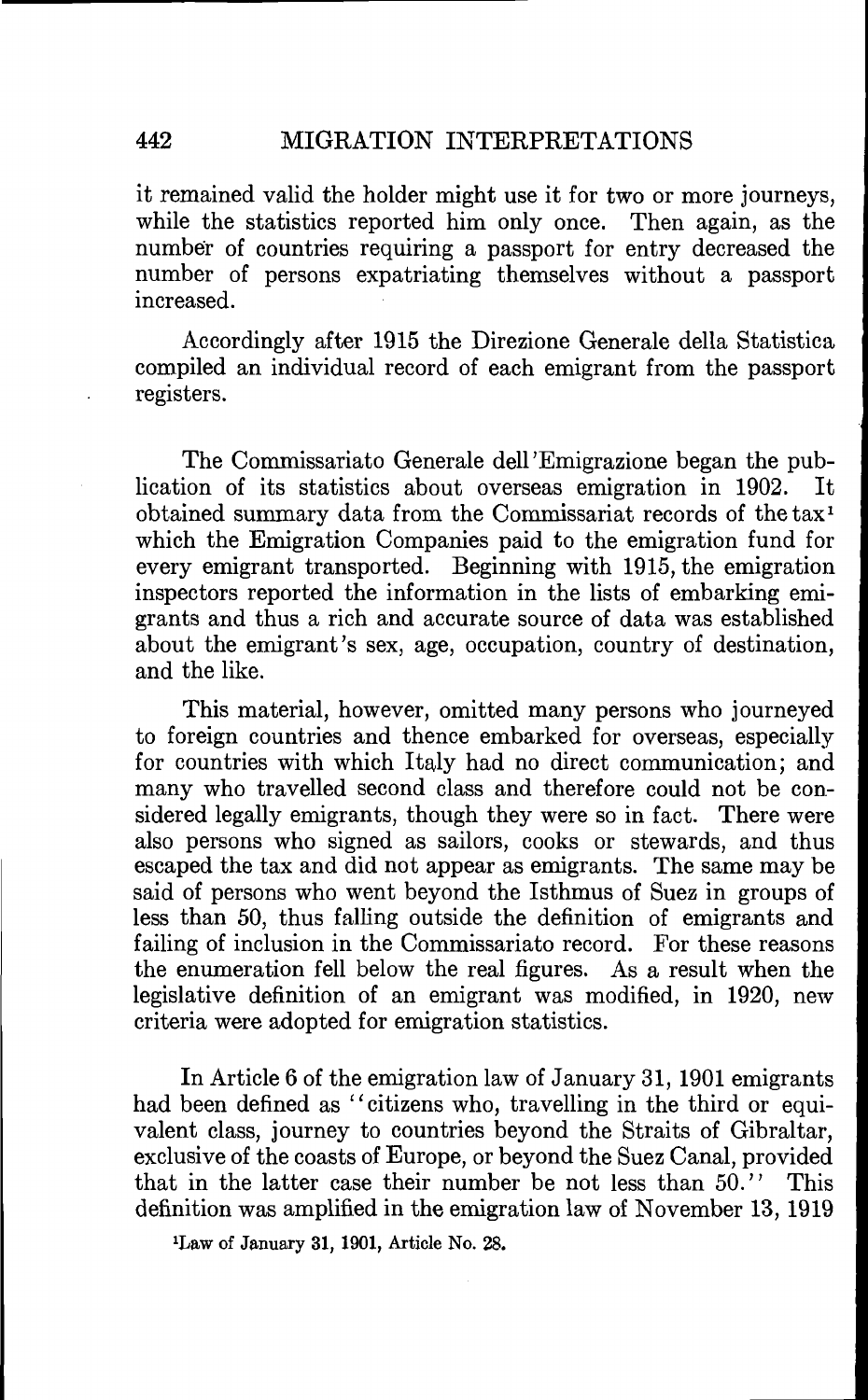in which an emigrant is thus defined: "Barring special provisions an emigrant is a citizen who leaves the country exclusively to perform manual labor or carry on petty business, or who goes to join his wife, parents, children, brothers, sisters, uncles, aunts, nephews, nieces, or relatives of the same degree who had already emigrated to perform manual labor, or a citizen who returns to a foreign country to which he had previously emigrated."<sup>1</sup>

To Luigi Bodio, Director-General of Italian Statistics, belongs the credit of defining emigration in such definite terms that distinction can be made between periodic, or seasonal emigration, temporary emigration, and emigration for an indefinite term, according to the emigrant's residence abroad.

Thus, while before 1920 the Commissariato statistics referred oniy to overseas emigrants, from that year on they have included also those emigrants who journey to European countries and the Mediterranean littoral.

To eliminate the inconveniences arising from a number of bureaus charged with collecting statistics of emigration, the Direzione Generale della Statistica and the Commissariato Generale deli' Emigrazione agreed that from 1920 on emigration statistics should be compiled by the latter oniy. The basis of statistical computation was radically altered. The chief source of information is now the expatriation and repatriation foils on the emigrant's special passport, which are detached by frontier or port officials at the time of departure or return. These foils contain all the personal information about the emigrant, including the number of minors who accompany the passport holder and the country of destination. They are transmitted to the Commissariato Generale deli 'Emigrazione.

Even under this new procedure the movement of expatriation can not be completely recorded because there is some clandestine emigration. Again, some emigrants leave the country several times during the period of validity of the passport (now reduced to one year); others hold special passports  $\hat{a}$  libretto, which are not subject to classification. Finally, frontier passport inspection is not always rigid and some citizens, for exceptional reasons or merely from official sympathy, are permitted to leave the country with documents of identity differing from the special passport. All these causes of error affect the accuracy of the statistics, especially those of con-

<sup>&#</sup>x27;[Compare Volume I, page 815.—Ed.]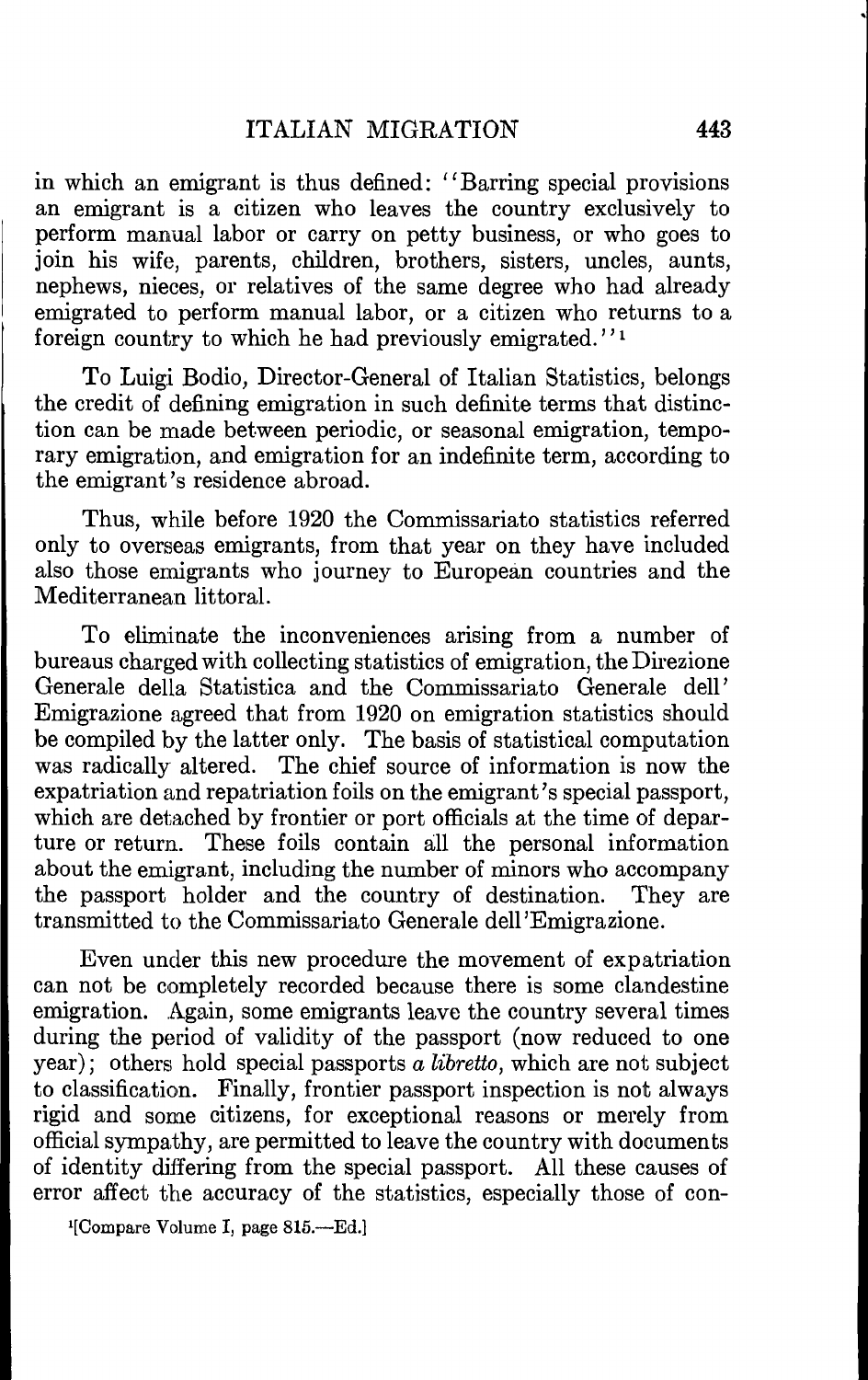tinental emigration, for which the Commissariato Generale publishes a so-called table of corrections.

In spite of all these sources of error, Italian emigration since<br>has been recorded with greater precision than before. The 1921 has been recorded with greater precision than before. data assembled by this method, while different from those previously obtained, are not so divergent as to modify the general results of studies based upon them.

The Direzione Generale della Statistica formerly included in all published emigration statistics brief notices of repatriations as indicated by the municipal registers of the resident population. article providing for population registers requires citizens who have emigrated and returned, to inform the mayor of the commune in which they are taking up residence within a month of their arrival. and to be entered in the register. These registers are not kept in a regular manner. The Commissariato Generale deli 'Emigrazione, since 1902, has also been collecting information about the number, nationality and class of steamship passage of passengers from overseas who land in the ports of the kingdom. These records are based on the passenger lists given by the steamship captains to the emigration inspectors.

Such summary records were recognized to be insufficient for a thorough study of the repatriation movement. The Commissariato therefore determined to carry out a preliminary investigation of the repatriations from America in 1905 and 1906, and these investigations were continued until 1919. From 1920 on repatriations have been recorded from the foils on the passports. This system records repatriations, both continental and overseas, more exactly and completely. The passenger-lists are still kept as a subsidiary source of control.

#### ANALYSIS OF ITALIAN EMIGRATION.

In sketching the general lines of the exodus beyond the Italian frontier and to countries overseas the chief reliance has been the passport statistics,<sup>1</sup> supplementing them with other special compilations such as the statistics of the Commissariato Generale dell'Emi-

'[See Volume I, pp. 815, 837ff.—Ed.I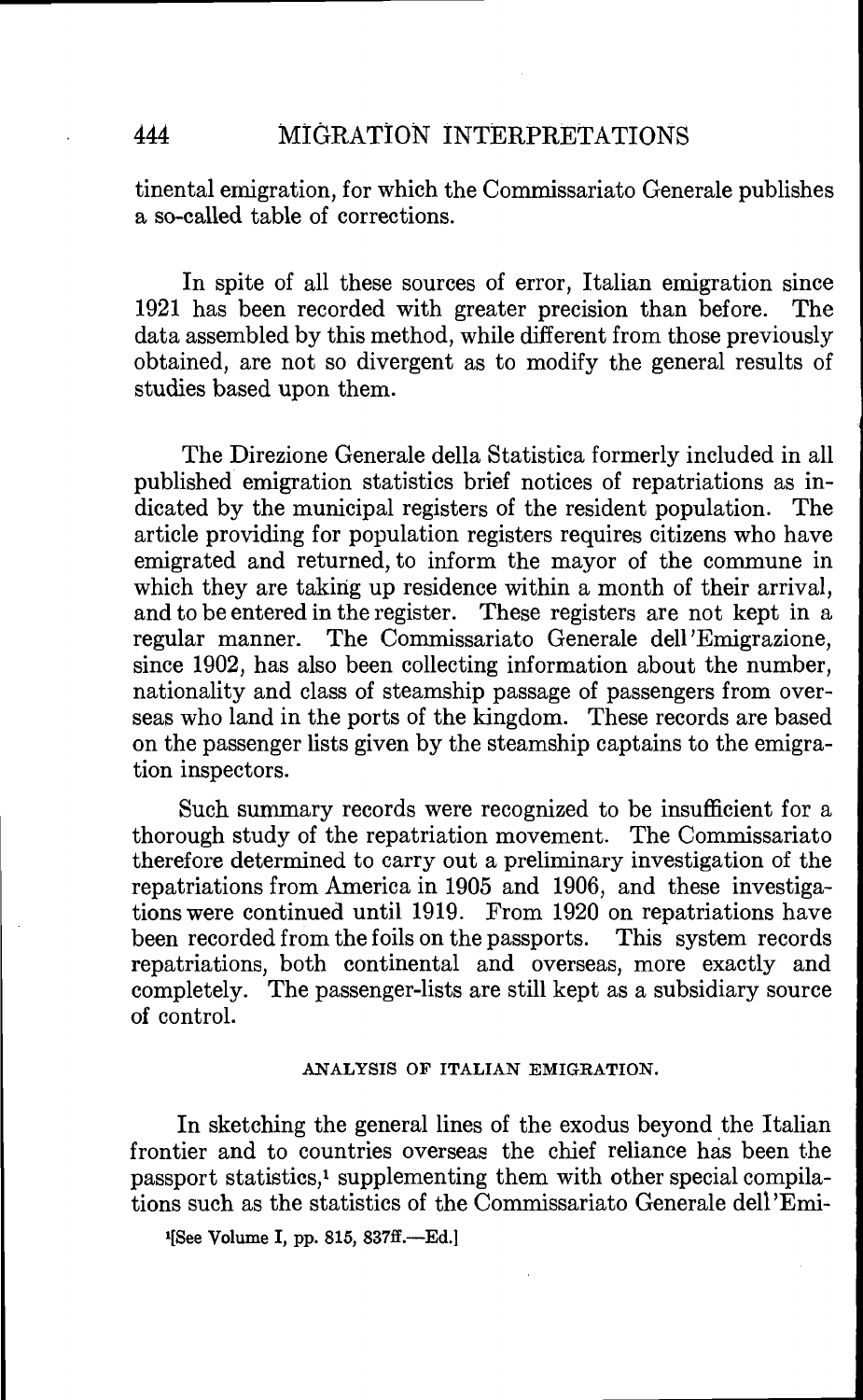grazione and the new systems of enumeration. The omissions and the duplications of the passport data largely offset each other, so that the figures furnish a close approximation to the truth and a reliable general view.

It must be noted, however, that the greater facility of travel today, with more direct communication, greater speed and safety, and lower prices, permits more frequent expatriation and repatriation within the brief period of validity of a passport, so that the statistical units now tabulated correspond somewhat less accurately than before to the real facts of the case and therefore the figures do not have identical values at different periods.

Carpi 's statistics for 1869—76 are uncertain on account of their lacunæ and positive errors.<sup>1</sup>

The movement from the first year of the official data, 1876, may be divided into four periods: 1876 to 1900, 1900 to 1914, 1914 to 1918, and 1919 to the present time.

During the first part of the first period, 1876—86, emigration, still disorganized and sporadic, remained fairly constant around an annual mean of 135,000 emigrants. But from 1887 on the annual number of emigrants rapidly increased to a maximum of 353,000 in 1900, and an average of 210,000 for the period 1876—1900.

After 1900 the exodus of Italian laborers became greater still until it reached a maximum of 873,000 in 1913 and a yearly average 1901—14 of 616,000. The war, the closing of some important countries to immigrants, the risks of navigation, the prohibition upon expatriation in the case of those liable to military service, and the great domestic demand for labor brought an immediate reduction to 479,000 in 1914 and 28,000 in 1918.

With the armistice came an increased demand for labor abroad for reconstruction and replacement, and the number of emigrants rose to 253,000 in 1919, and 615,000 in 1920. The economic crisis of 1921 was marked by a decrease of more than one-fifth, to be followed for three years by larger figures and then another fall due to the rigid immigration restrictions imposed by many countries.

One can better a'ppreciate the importance of emigration to Italy when the absolute figures are converted into percentages of

<sup>1</sup>[Volume I, pp. 814 and 817ff.--Ed.]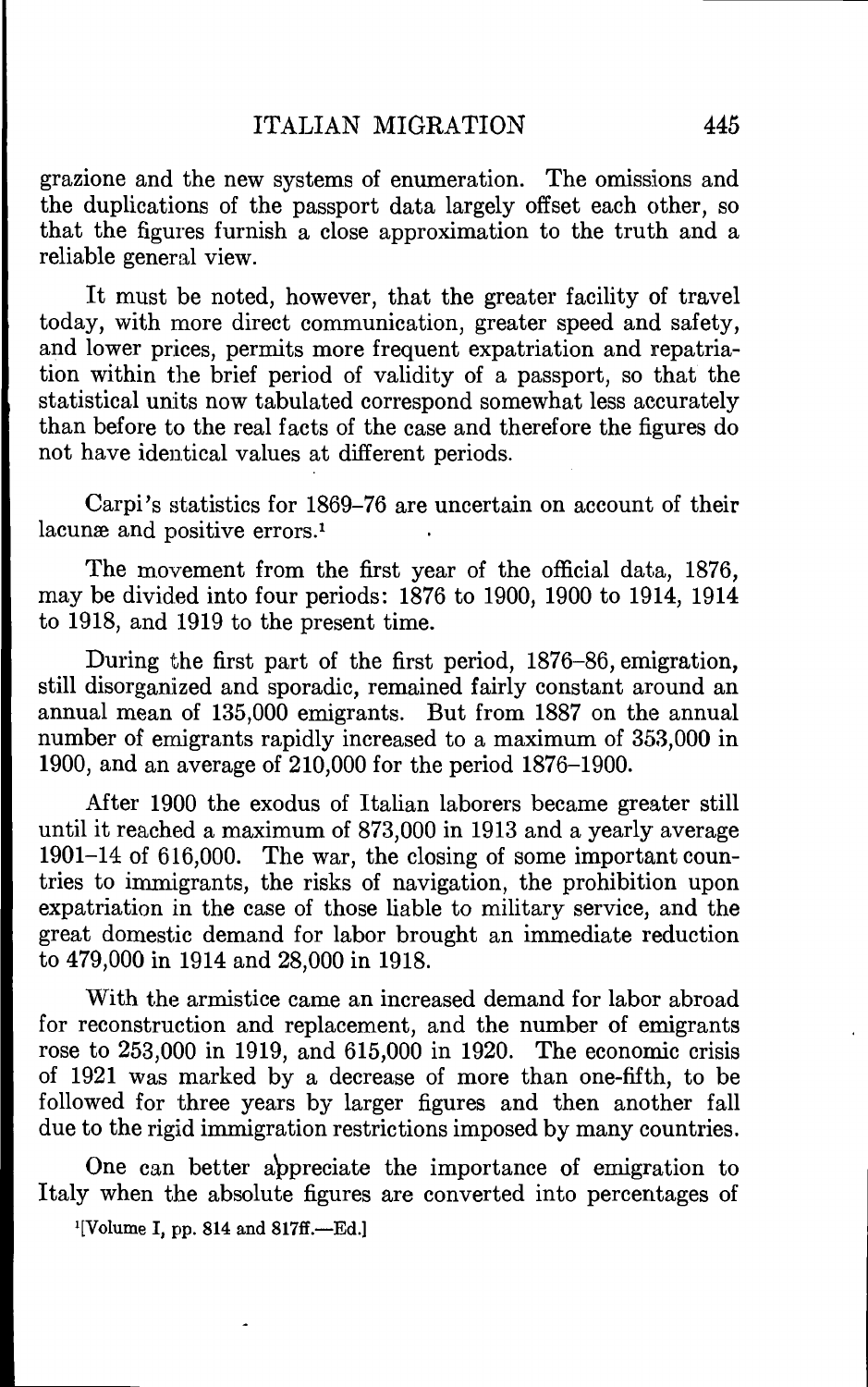the population. From  $360$  emigrants per  $100,000$  population in the period 1876—78, the proportion rose to more than 2,000 emigrants per 100,000 in 1913. The war reduced the ratio to a minimum of 80 per 100,000 in 1918, but after the war it rose suddenly to 1,200 per 100,000. The difficult re-adjustments of the post-war period, and the restrictions on immigration imposed by trans-oceanic countries, reduced it to an average of 1,000 per 100,000.

Between 1876 and 1886 it was only from the north of Italy that currents of emigration moved direct to other European countries. Gradually, however, emigration from the southern districts became organized and assumed the characteristics of a mass phenomenon. This accompanied the rise of large-scale Italian industry, submerging the class of independent artisans and giving an impulse to expatriation. America also increased her demand for labor.

With the opening of the twentieth century the exodus became widespread and intense. The market for Italian labor extended beyond the confines of the country, and it flowed into the other

#### TABLE 187.

|  | RATE OF ITALIAN EMIGRATION BY INDIVIDUAL DISTRICTS |
|--|----------------------------------------------------|
|--|----------------------------------------------------|

| District                                                    | Average Annual Number of Emigrants<br>per 100,000 Inhabitants | Proportion of<br>Emigrants<br>1921–25. |                                 |       |
|-------------------------------------------------------------|---------------------------------------------------------------|----------------------------------------|---------------------------------|-------|
|                                                             | $1921 - 25$<br>1876<br>1911-14                                |                                        | per 100<br>Emigrants<br>in 1876 |       |
| $\text{Marches} \dots \dots \dots \dots \dots \dots$        | 11                                                            | 2,158                                  | 882                             | 8,018 |
| Sardinia                                                    |                                                               | 935                                    | 299                             | 7,475 |
| Abbruzzi and Molise                                         | $\frac{4}{2}$                                                 | 2,857                                  | 950                             | 3,393 |
|                                                             | 23                                                            | 1,256                                  | 392                             | 1,704 |
| $Calabria$                                                  | 73                                                            | 2,778                                  | 1,221                           | 1,673 |
| $\textbf{Sicily} \dots \dots \dots \dots \dots \dots \dots$ | 45                                                            | 2,270                                  | 648                             | 1,440 |
| U <sub>m</sub> bra                                          | 54                                                            | 1,910                                  | 507                             | 939   |
|                                                             | 27                                                            | 1,181                                  | 190                             | 704   |
| $Basilicata. \ldots \ldots \ldots \ldots$                   | 211                                                           | 2,510                                  | 1,038                           | 492   |
| $\text{Campania.} \ldots \ldots \ldots \ldots \ldots$       | 112                                                           | 1,811                                  | 530                             | 473   |
| $Emilia \ldots \ldots \ldots \ldots \ldots \ldots$          | 157                                                           | 1,197                                  | 453                             | 289   |
| $T$ uscany                                                  | 298                                                           | 1,395                                  | 598                             | 201   |
| $V$ enetia                                                  | 1.247                                                         | 3,111                                  | 1,587                           | 127   |
|                                                             | 408                                                           | 638                                    | 515                             | 126   |
| $Pi$ edmont                                                 | 1,046                                                         | 1,794                                  | 1,272                           | 122   |
| $Lombardy$                                                  | 588                                                           | 1,473                                  | 665                             | 113   |
| Kingdom                                                     | 392                                                           | 1,854                                  | 773                             | 197   |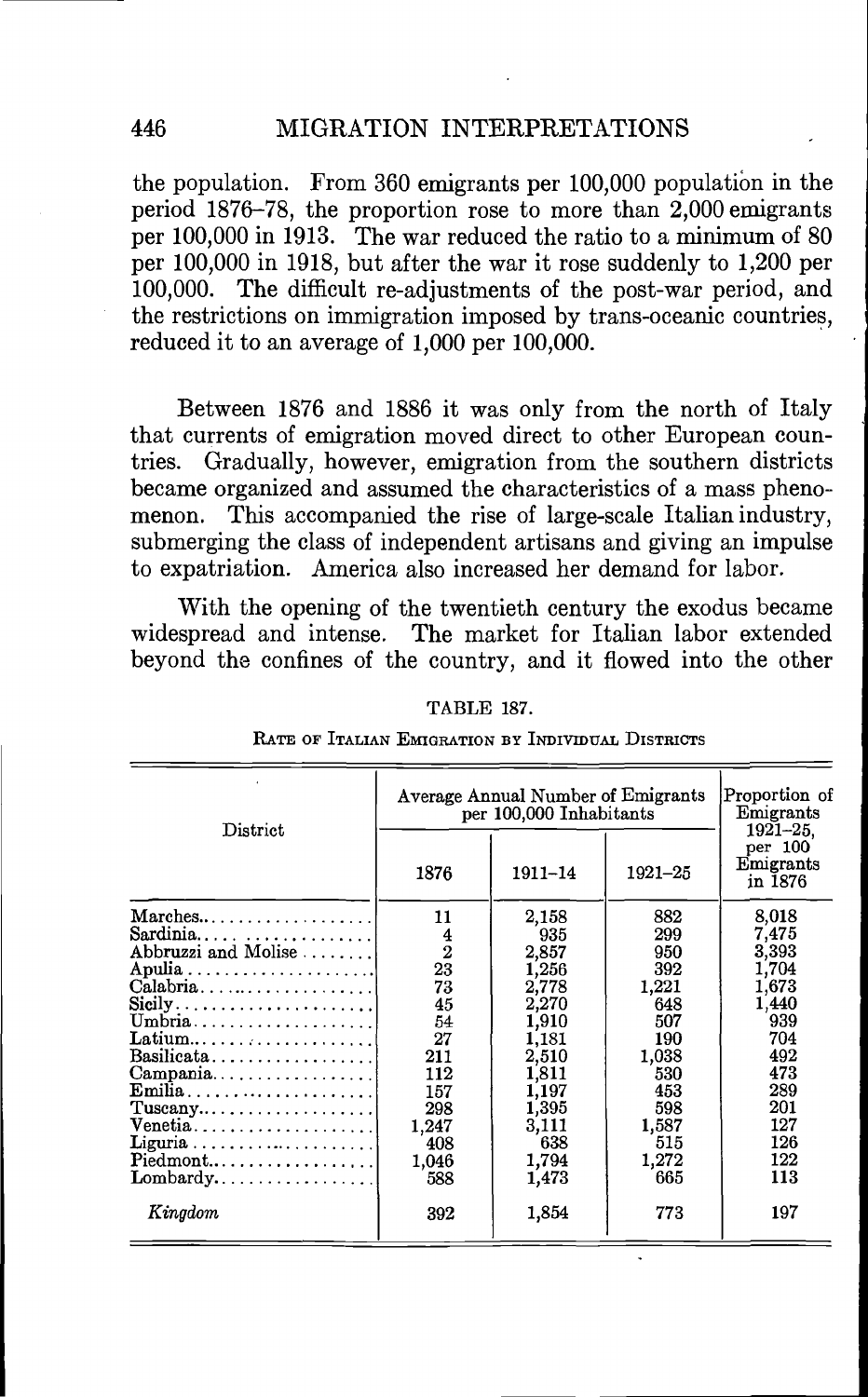European and overseas markets. In the first period northern Italy provided more than two-thirds, central Italy little more than onetenth, and southern and insular Italy two-tenths of the Italian emigration. From 1897 to 1900 the share of northern Italy diminished and that of southern Italy increased, but Venetia retained the greatest emigration rate. In the third period the proportion between northern and southern Italy was definitely inverted in favor of the latter.

The development of emigration in the various regions of Italy is expressed by the emigration rate or the rate of emigration to the population. In Table 187 (p. 446) the initial data are compared with the mean for the four-year period before the World War and that of the five-year period 1921–1925. The figures for the abnormal war The figures for the abnormal war years and the chaotic years immediately following are omitted.'

In the earlier period oniy the more progressive regions, with a numerous population, had large rates of emigration. In the other regions, especially those of the south and the islands, the motives making for a smaller emigration rate were the traditional love of country and home, the fear of a new life, the conditions of moral and political inferiority in which the old separatist regimes had kept the people, the greater stability of populations unused to the intensive labor developed in the north, the less urgent economic necessity of a life almost exclusively agricultural and patriarchal.

Slowly, however, demographic, economic, and psychological factors modified this state of affairs. The greater increase of population in the south, the influence of free-trade within the new kingdom and the unification policies that transformed the south into an exploited colony of the north, the effect of the new customs tariff of 1887 which strengthened the protection of industry while sacrificing agrarian products; the augmented needs of the country folk and their frequent contact with more highly developed populations; all these causes intensified emigration from the agricultural regions, while the industrial regions succeeded in absorbing an increasing share of the local labor. Through the psychological repercussion of southern emigration the rate in central Italy also rose but did not reach as high a point as elsewhere because of the better equilibrium there between the principal elements composing the local economy.

'The data for the population of the various regions of Italy in 1926 had not been published in 1927.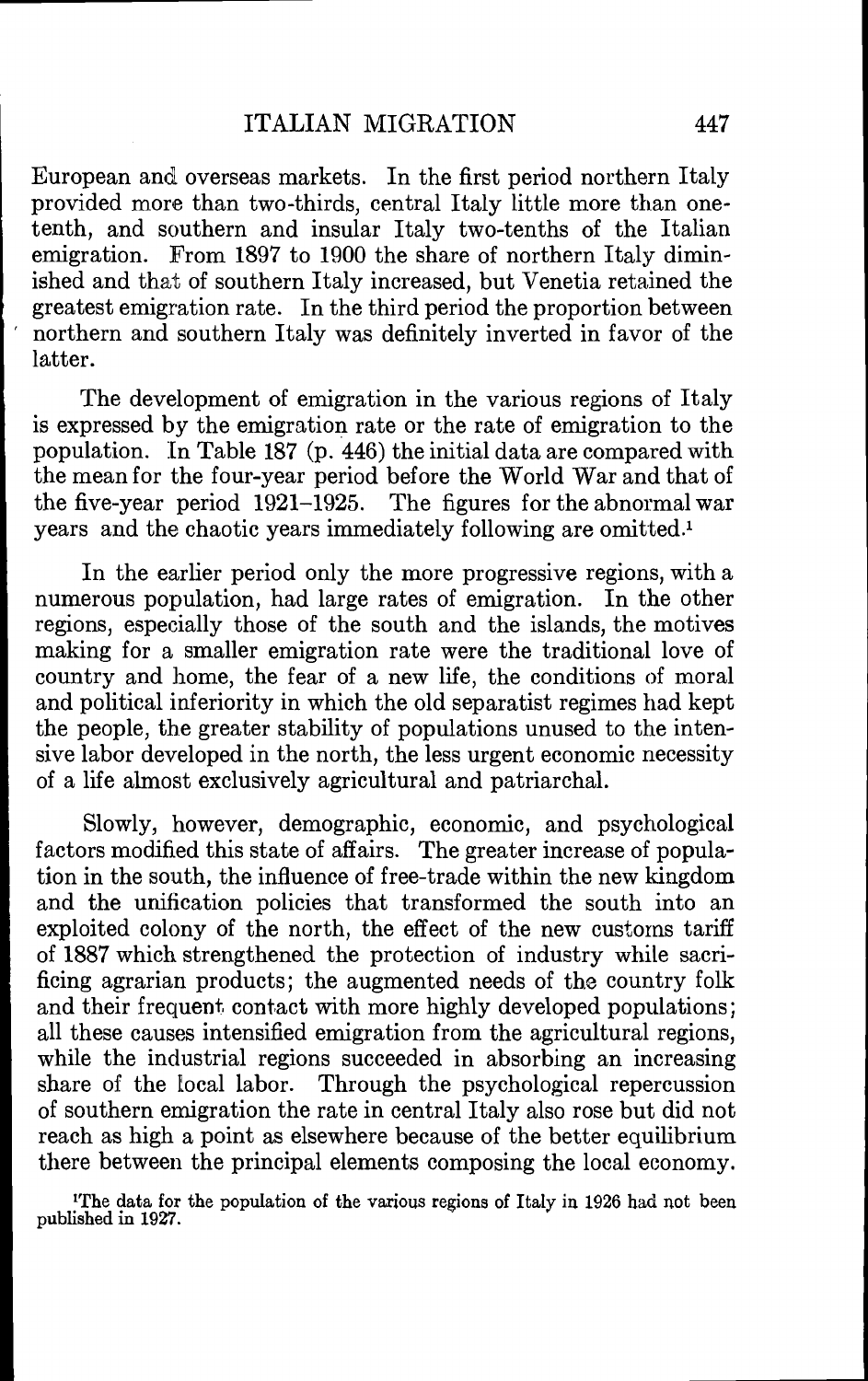Table 187 (p.446) shows that the greatest increase in the emigration rate was in regions prevailingly agricultural and with a sparse population. It likewise shows the falsity of the prevalent opinion that there is a direct relation between emigration and density; in fact no such relation appears and in many cases the reverse relation is found.

The change in the territorial distribution of emigration nat-<br>Iv was reflected in the direction of the currents. Each region urally was reflected in the direction of the currents. has its preferred countries of destination. Emigrants from the north of Italy go in general to the neighboring countries of Europe, while<br>agriculturists from the south prefer the lands beyond the ocean. In agriculturists from the south prefer the lands beyond the ocean. fact, only Argentina and Brazil receive any noteworthy percentage of emigrants from Piedmont and Venetia, while the labor flooding into the United States and Canada is chiefly from Sicily, Campania, the Abruzzi, and Calabria.

With the increasing contingents from the southern provinces, the original relation between emigration to Europe and emigration overseas was bound to change. Indeed, the emigration to Europe and northern Africa dropped from a maximum of 82 per cent of the total in 1876 to 36 per cent in 1913. The ratio rose again during the war period on account of the great difficulties of navigation, reaching 86 per cent in 1918, and on account of the urgent demands of the American market descended anew with the armistice to 33

#### TABLE 188.

| Years | Western<br>Europe | Central<br>Europe | Other<br>European<br>Countries |
|-------|-------------------|-------------------|--------------------------------|
| 1876  | 32.1              | 44.8              | 2.4                            |
| 1890  | 13.9              | 29.5              | 2.7                            |
| 1900  | 11.6              | 36.7              | 3.0                            |
| 1914  | 15.4              | 33.0              | 2.0                            |
| 1925  | 53.9              | 6.5               | 0.9                            |
| 1926  | 44.1              | 6.1               | 0.7                            |

## EUROPEAN DESTINATIONS OF ITALIAN EMIGRATION (Per 100 emigrants from the entire Kingdom)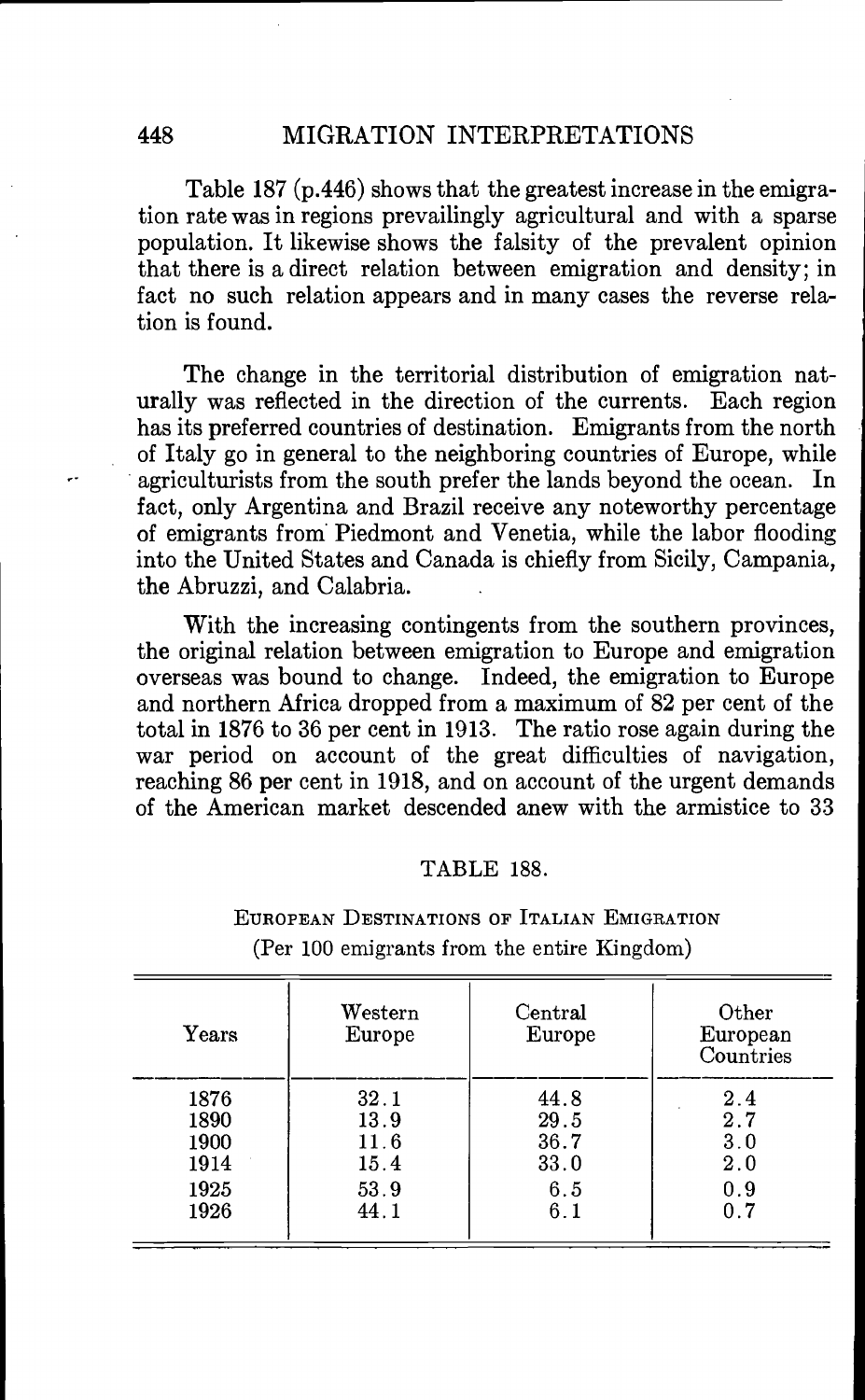per cent in 1920.1 It then rose again, though less markedly, on account of the many causes limiting the influx of Italian labor into overseas countries, to 64 per cent in 1925, and 54 per cent in 1926.

On more detailed analysis of the emigration to Europe, it appears that Central and Western Europe has always absorbed the greater portion of the continental emigration, as is shown by Table 188 (p. 448). Among the countries of Central Europe the former Central Powers received, before the war, the greatest proportion, about 28 per cent of the total. The war period brought this per cent down to 1.6 and correspondingly increased the Italian emigration into France, which alone absorbed more than 50 per cent. The actual average annual emigration was (in thousands):

| Periods   | To France | To former<br>Central Powers | To Switzerland |
|-----------|-----------|-----------------------------|----------------|
| 1876-1913 | 42        | 67                          | 33             |
| 1919-26   | 128       |                             | 14             |

The percentage of emigrants to Asia (chiefly Asia Minor) and to Australia is almost negligible. More important, though still small in numbers (rarely in this century surpassing 10,000 a year), is the current to Africa (Algeria and Tunis) whither sentimental reasons and climatic affinity invite Italian, especially Sardinian and Sicilian emigrants.

Most noteworthy, on the contrary, is the emigration to the Americas, which absorbed the great majority of Italian emigrants between 1876 and 1926. During this period the total emigration from Italy was (in thousands):

> 8,980 to the Americas 7,559 to Europe 301 to Africa 42 to Oceania 13 to Asia

Italian emigration to America (chiefly to the United States) up to 1914 passed through three phases. From 1876 to 1890 the prevailing current set toward Argentina; then, until 1897, Argen-

1[See Volume I, pages 828—831, Table XI.—Ed.]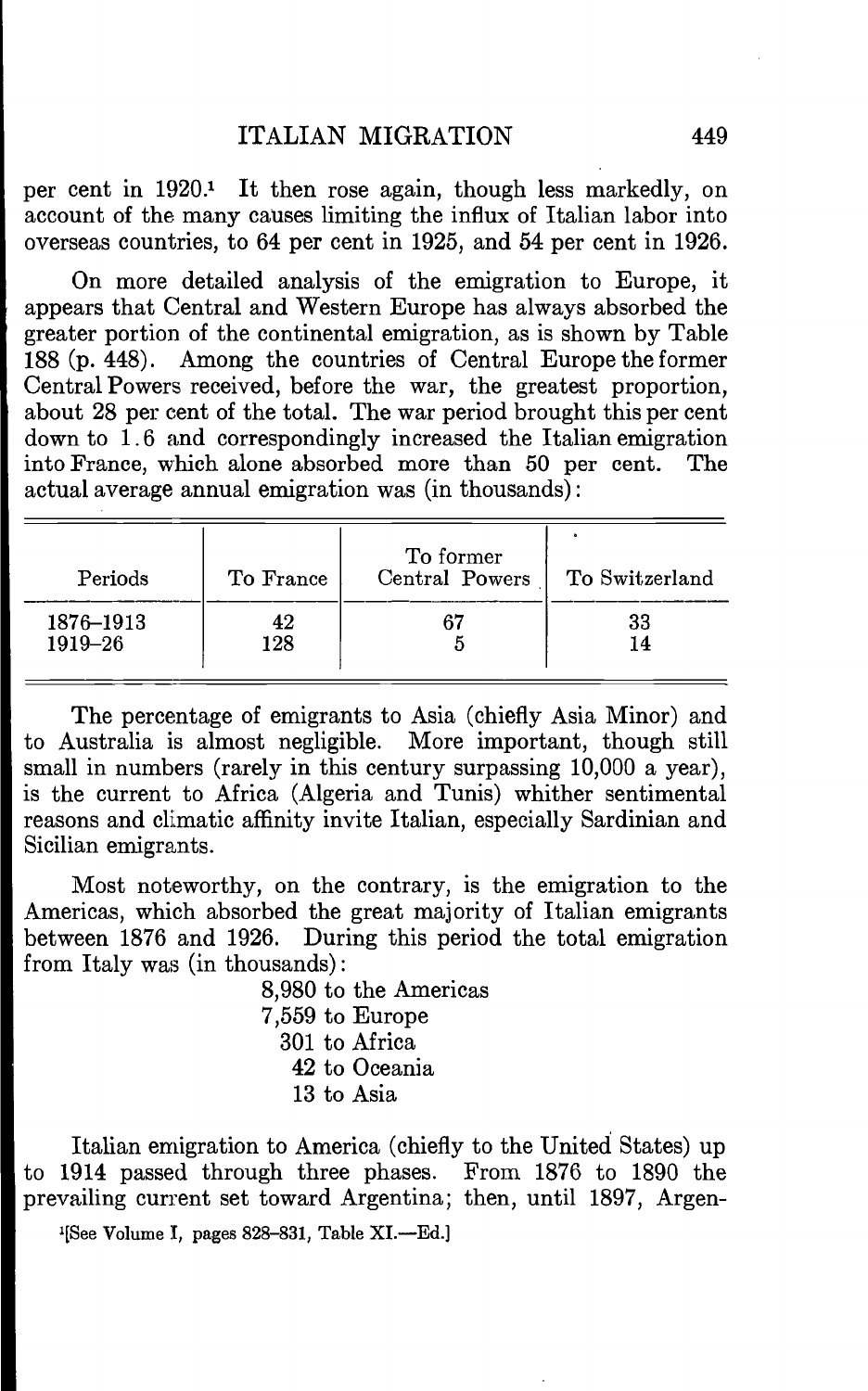tina and Brazil were almost equally favored by the emigrants; while from 1898 to 1914 the current set definitely toward the United States.

The preference for these three countries may be explained as follows: In Argentina one-fifth of the total population is Italian in birth or descent, a degree of saturation which it would be difficult to exceed. The same phenomenon in Brazil is accentuated by the concentration of the Italian emigrants in the coastal states, where' they compose one-fourth of the white population. The resumption of Italian emigration to Brazil depends probably upon organizing a strong Italian movement toward the rich untouched regions of the interior. In the United States, on the other hand, the Italian-born, though constituting the second largest foreign element, represent less than  $1.7$  per cent of the white population and about  $1.5$  per cent of the total population. In addition, the industrial system of North America allures Italian labor by a facility of employment and a scale of payment more attractive than those offered by the agri cultural regions of South America, where long and patient labor i required of the farmer and where wages, at least money wages, ar on a lower level. Hence the increased movement to the Unite States and that country's post-war rank as the chief outlet fo Italian emigration. (In the two years 1919 and 1920, there wer 432,000 expatriates to the United States against 50,000 to Argentin and 16,000 to Brazil.) This emigration continued until legislativ restrictions checked that current and forced the emigrants to seek anew the South American fields.

Today the emigrants are going chiefly to Argentina (387,00 from 1921 to 1926, against 281,000 direct to the United States, an 60,000 direct to Brazil) where the possibility of steady work offere by that agricultural country is attractive and where immigration i not limited by drastic legislation.

The problem of outlets for Italian emigration has become complex and difficult. The countries of the world may be grouped mt five categories: (1) European countries not offering legal obstacle to immigrants but not attractive to them on account of the continuing post-war crisis and the plethora in the labor market (Ger many, Austria, Hungary, England, Russia, Rumania, Albania) (2) overseas countries which do not present secure and advantageou labor conditions (Mexico, Nicaragua, Panama, Colombia, Vene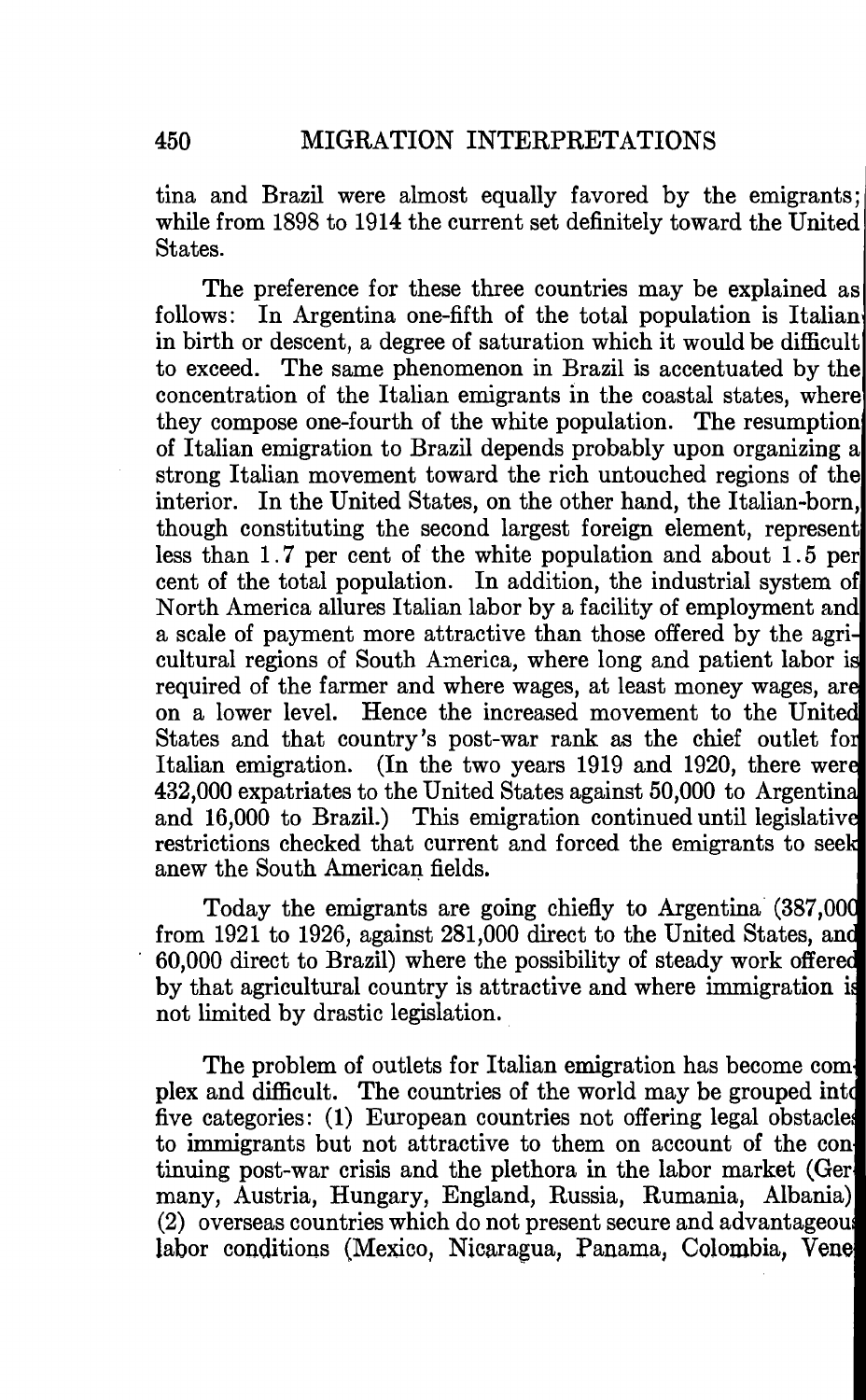zuela, Ecuador); (3) overseas countries where only colonizing emigrants well provided with capital could settle to advantage (Brazil, Peru, Chile, Paraguay, and Uruguay); (4) Overseas countries which have placed severe restrictions on foreign immigration (United States, Canada, Australia); (5) countries promising remunerative employment (France, Switzerland, Belgium, Luxembourg, Argentina and, to some degree, the United States).

Hence we have an artificial reduction of Italian emigration; Italy, in addition to its rapid progress in intensive agriculture, should be able to develop industrially because its sons are kept at home more than its economic condition and the lack of raw materials make desirable.

In the whole kingdom, the emigrants have always been predominantly male. The proportion of males, which Carpi 's statistics (1869—76) gave as 91 and 92 per cent, varies in the period under examination between 87.5 in 1876 and 55.3 in 1918. In only one year, 1917, did the males make less than half of the emigration.

On an average, the ratio before the war was about 80 males to 20 females. After 1914 the summons to arms reduced the males, but even after the return of peace males did not reach the high percentages of preceding years. They rose to an average of only about 72 per cent, a consequence of the war which took the lives of more than 600,000 able-bodied men and made many others invalids or unfit for the laborious and uncertain life of an emigrant.

The proportion of emigrants under 15 years of age has always been small; on the average, it does not exceed 12 per cent. During the war the increase in the percentage of females was accompanied by a rise in the ratio of minors to a maximum of 19.8 per cent in 1916, but it fell again in the post-war period to the normal mean.

The actual volume of the emigration movement for each of the bhree categories, males, females, and minors, taking as a basis the emigration quota of 1876 (index number) shows the males steadily [ncreased until 1906, from 100 to 675; between 1906 and 1914 the increases and diminutions alternate, with a maximum of 746 in 1913. During the war there was a drop below the index number, and in 1he following years, although the ratio rose again, it remained at ittle more than double the original quota.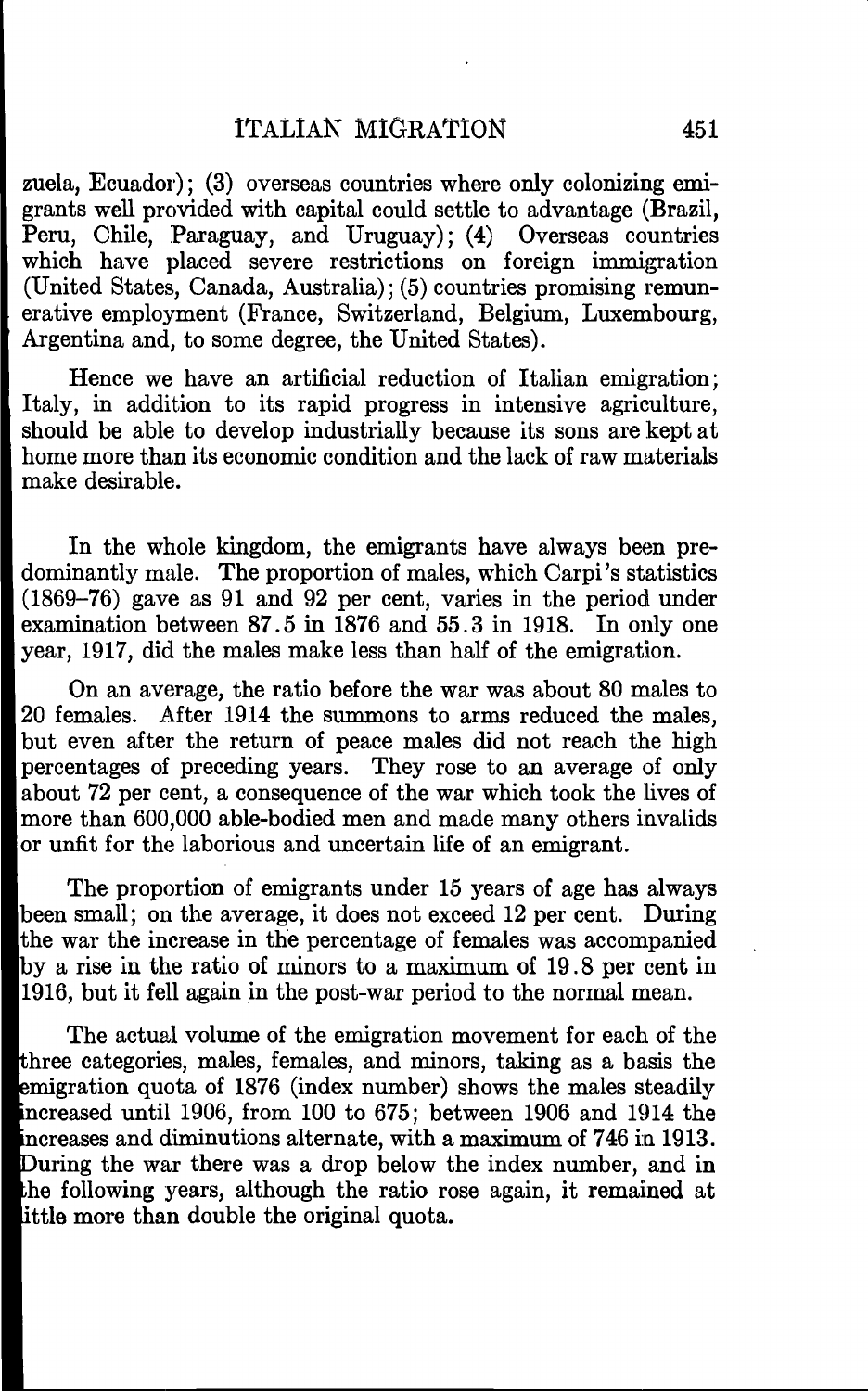The index numbers of women and minors are more variable. The first rose in leaps to 590 as early as 1888, and tended upward with frequent alternations of pauses and increases. (The index number was 1069 in 1906 and 1194 in 1913). This ratio also decreased during and immediately after the war, but to a less extent than that for males. It reached, in 1920, its maximum of 1298, and again fell, varying between 5 and 7 times the basic number. The course of the index of minors under 15 years is almost exactly parallel with that of the women except in recent years. In these, especially in 1920, the ratio runs somewhat lower.

The reasons for the increased proportion of females among the emigrants are entirely psychological. At the start, emigration was preponderantly male because of the unknown conditions confronting the laborer. From 1876 to 1886, the females were less than 20 per cent. Hardly had women begun to accustom themselves to the idea of expatriation when new obstacles were interposed with the flood of overseas emigration, and the percentage of females, which had hovered about 20 per cent from 1887 to 1898, again diminished. After the war, however, a new impulse was given to female emigration by the. changed conception of life, of danger, and of human needs, by the greater hardihood and initiative imposed on women as well as men, and especially by the departure of men repatriated for military service who had established the possibility of work outside the fatherland and wished to take their families back with them. This new impulse was contemporaneous with the check in male emigration arising after the war. In 1919–26, therefore, female emigrants increased to about 30 per cent of the total.

The ratio of males to females is not the same in all portions of Italy. Piedmont, Liguria, the Marches, Campania, Basilicata, and Sicily, during the greater part of the period under examination, had a percentage of female emigrants above the average. The opposite was true, in general, of Lombardy, Venetia, Tuscany, Umbria, Latium, Abruzzi and Molise, Apulia, Calabria, and Sardinia. The per cent of minors agrees roughly with that of females except in Apulia where it is more like that of the males.

If attention be confined to the transoceanic emigration, it appears that the proportion of females in those currents alone is slightly higher than in the total. For the most part, there is no correlation between the increase in the per cent of females and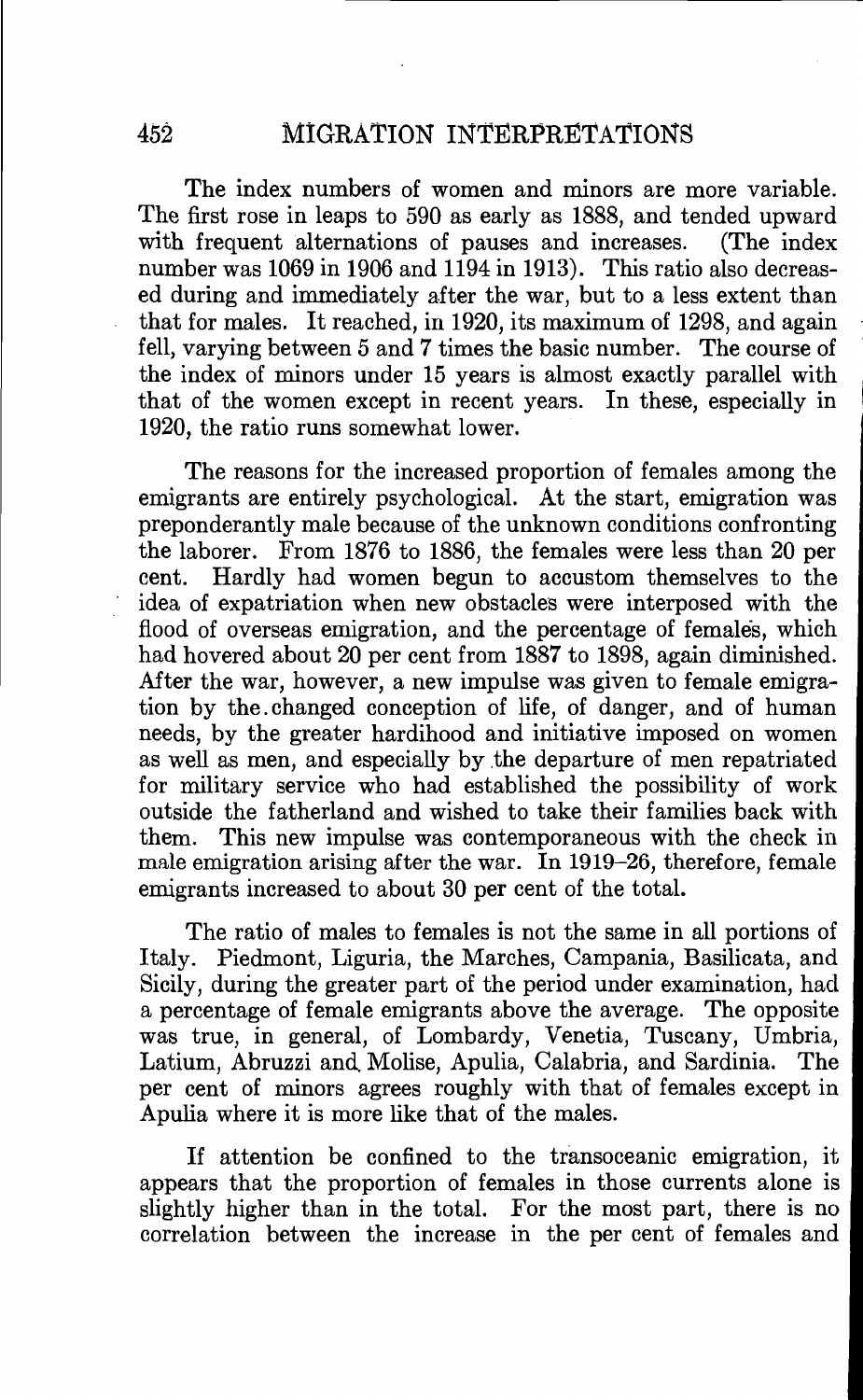## ITALIAN MIGRATION 453

that of minors. If we consider only the period  $1916-26$ ,<sup>1</sup> the general ratio of the two sexes for all emigrants was 47 per cent females for 19 16—18, 34 per cent for 1919—21, and 24 per cent for the period 1922—26. This ratio varies considerably from district to district during the several periods examined, as Table 189 shows.

## TABLE 189.

| District                                                              | 1916–18 | 1919–21 | 1922–26 |
|-----------------------------------------------------------------------|---------|---------|---------|
| Piedmont                                                              | 56.9    | 33.2    | 29.2    |
|                                                                       | 40.1    | 25.0    | 28.0    |
|                                                                       | 51.8    | 32.7    | 25.7    |
| Venetia                                                               | 56.0    | 33.7    | 26.5    |
|                                                                       | 57.4    | $-40.1$ | 29.3    |
|                                                                       | 55.7    | 33.4    | 27.9    |
| Marches                                                               | 55.9    | 38.6    | 36.9    |
| Umbria                                                                | 53.4    | 31.7    | 26.7    |
| Latium                                                                | 41.8    | 27.6    | 21.5    |
| Abruzzi and Molise                                                    | 35.0    | 31.4    | 18.0    |
| Campania                                                              | 50.4    | 34.5    | 24.8    |
| Apulia                                                                | 44.2    | 32.9    | 20.3    |
| Basilicata                                                            | 50.5    | 38.3    | 23.0    |
| Calabria                                                              | 38.5    | 27.9    | 18.8    |
| $\text{Sicily} \dots \dots \dots \dots \dots \dots \dots \dots \dots$ | 55.7    | 40.3    | 26.3    |
| Sardinia                                                              | 25.7    | 16.8    | 9.9     |

## MEAN PER CENT OF FEMALES AMONG EMIGRANTS FROM VARIoUs DISTRICTS, 1916-26

On classifying the overseas emigrants according to sex and age, distinguishing the dependent and independent ages, we obtain the figures given in Table 190 (p. 454).

Except for the two years 1917 and 1918, the great majority in each year is composed of male and female emigrants of working age. The figures for emigrants "over 56 or of age unknown" are smaller; those under 16 emigrated for the most part in family groups.

For the most part, emigrants prefer to go abroad alone. The family ties that bind them to the mother country form the chief

'That is, from the year in which Inspectors of Emigration filled out special forms with the information contained in the lists of embarking emigrants.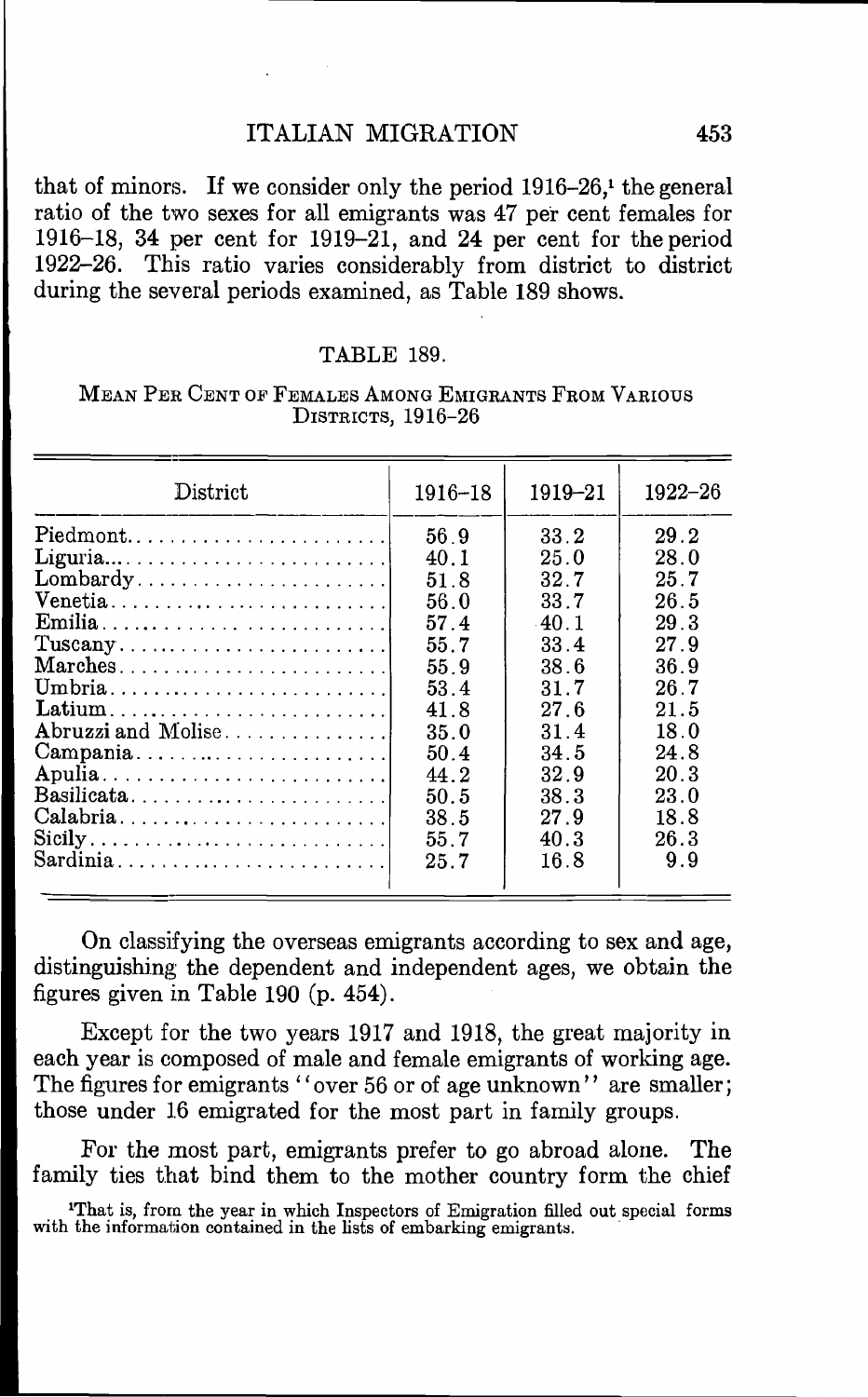## TABLE 190.

| Year | Up to 15 years. |         | Between 16 and 55 |         | 56 and over<br>or age not known |         |  |
|------|-----------------|---------|-------------------|---------|---------------------------------|---------|--|
|      | Males           | Females | Males             | Females | Males                           | Females |  |
| 1916 | 7,606           | 6,618   | 19,519            | 14,959  | 1,144                           | 695     |  |
| 1917 | 1,597           | 1,649   | 1,391             | 3,916   | 229                             | 184     |  |
| 1918 | 380             | 396     | 312               | 771     | 76                              | 43      |  |
| 1919 | 7,403           | 7,125   | 24,704            | 15,701  | 911                             | 1,041   |  |
| 1920 | 16,776          | 14.523  | 109,710           | 42,188  | 2,819                           | 2,613   |  |
| 1921 | 18,499          | 15.937  | 104.665           | 47,958  | 4,257                           | 3,924   |  |
| 1922 | 10,612          | 8,856   | 80,760            | 23,637  | 2,494                           | 1,627   |  |
| 1923 | 13,724          | 10,913  | 130,416           | 25,445  | 3,043                           | 1,565   |  |
| 1924 | 13,885          | 11,382  | 81,654            | 25,054  | 2,720                           | 1,356   |  |
| 1925 | 9,724           | 7,782   | 70.759            | 19,756  | 3,183                           | 1,604   |  |
| 1926 | 10,638          | 8,227   | 82,329            | 20,311  | 3,362                           | 1,628   |  |

#### OVERSEAS EMIGRANTS ACCORDING TO WORKING CAPACITY AND SEX, 1916—26.

reason for repatriation, and the remittances from Italians abroad are an important element in the balance of international payments.

Those who leave in family groups do not, as a rule; exceed one-fourth; in only a few years (1888, 1891, 1895, 1897) have they reached approximately 45 per cent of the total. Single emigrants, on the contrary, have always reached high percentages, especially during periods with a high rate of emigration as shown below:

|             | Percentage of Single Emigrants (average) |  |
|-------------|------------------------------------------|--|
| 1889-91     | 64.4 of total emigrants                  |  |
| $1911 - 13$ | 79.2 of total emigrants                  |  |
| 1922–26     | 80.3 of total emigrants.                 |  |

In the north the tendency to depart alone is stronger; this is related to the European destination of most northern emigrants and the temporary character of their exodus. In the south, on the contrary, the tendency is to take the family; this fact, in conjunction with the special psychology of the southern populations and the prevailing overseas destination of the emigrants, explains the long duration of their stay abroad.<sup>1</sup>

<sup>1</sup>An examination of overseas emigration alone would lead to different conclusions; but for this particular study the passport data are more worthy of attention.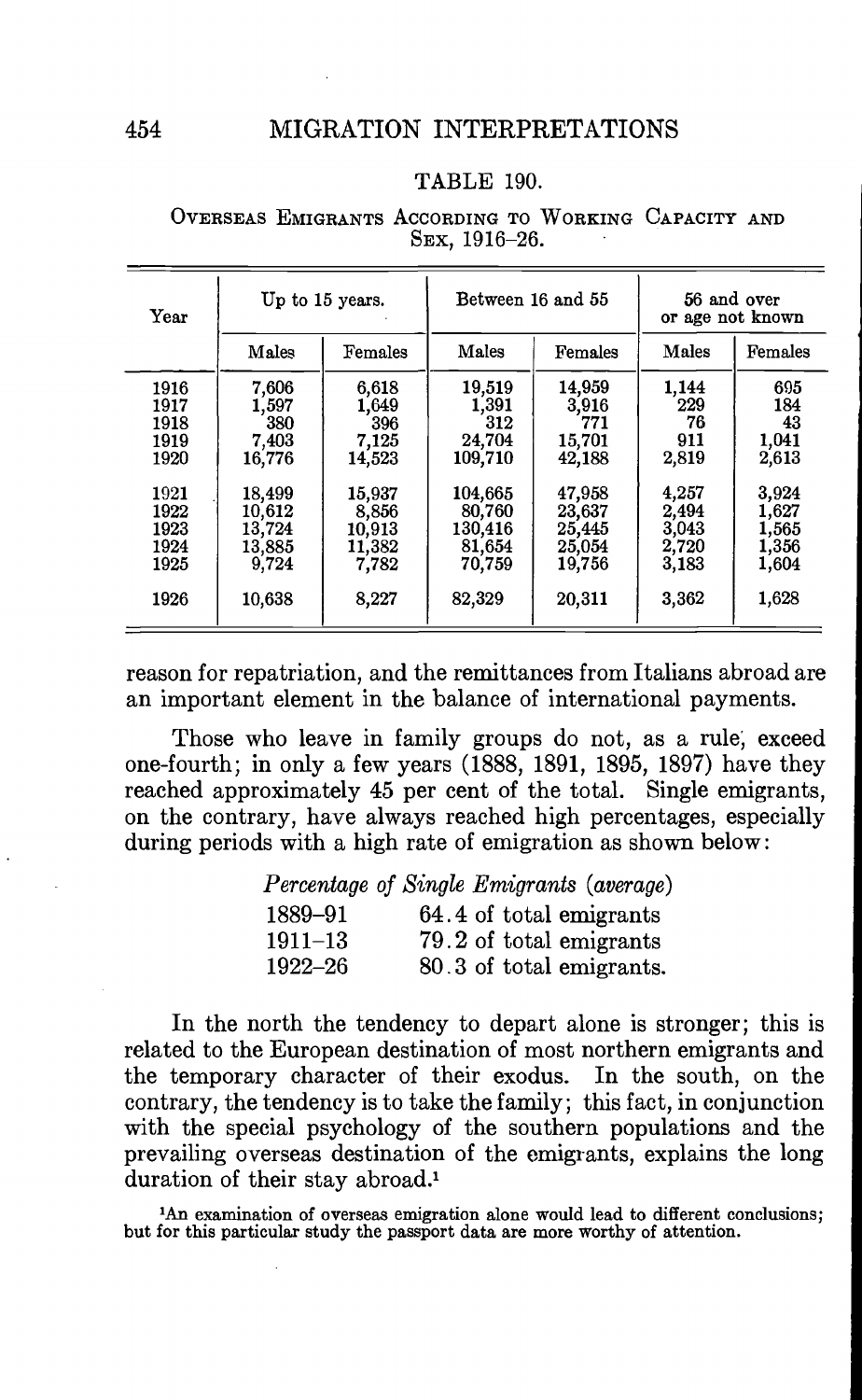The progressive diminution in the number of agricultural laborers, and the constantly increasing number of industrial laborers who emigrate, were indicated in Carpi's statistics for 1869–76. This is the fundamental characteristic of the occupational composition of Italian emigration.

Agricultural workers, shepherds, gardeners, and others engaged in country tasks exceeded 40 per cent of the emigrants before 1903, but between 1904 and 1913 diminished to an average of about 32 per cent. The war and post-war periods further accentuated the decrease. Likewise, from 1914 to 1920 the proportion of manual and day laborers decreased, as did that of workers in the building trades, while that of skilled workers and artisans greatly increased. The proportion of domestic workers and those without an occupation showed a noticeable tendency to rise (from 4.6 per cent in 1914 to 26.6 per cent in 1918, only to fall to 13 per cent in 1920). This is due, no doubt, to the increase in female emigrants, especially from the southern provinces.

In sum, the figures for the period 1878—1920 and the passport data for the following years show the percentages (by sex) in the principal classes of occupations as given in Table 191 (p. 456).

A comparison between the post-war and the pre-war periods shows a decrease in farm laborers and a more marked decrease in general laborers and "navvies" (column 4), while the proportion of skilled laborers and building-trade laborers in general increases.

As for the countries of destination Table 192 (p. 457) shows that the two nations in Europe which chiefly imported Italian labor in the post-war period changed markedly between 1915 and 1926. Among the emigrants to France, where the necessity for the reconstruction of the devastated areas and the inadequacy of the local labor supply favored immigration, there was a considerable increase in all classes of occupations except trade and transportation. Among the emigrants to Switzerland, on the contrary, there was a great decrease in all classes of occupation except the building trades. Among those going to overseas countries—the United States, Argentina and Brazil were the principal outlets for emigration—there was a great increase in every class in 1920 compared with 1915, but in 1926 the situation was different. To the United States, except for slight recent increases in some groups, the various classes of emigrants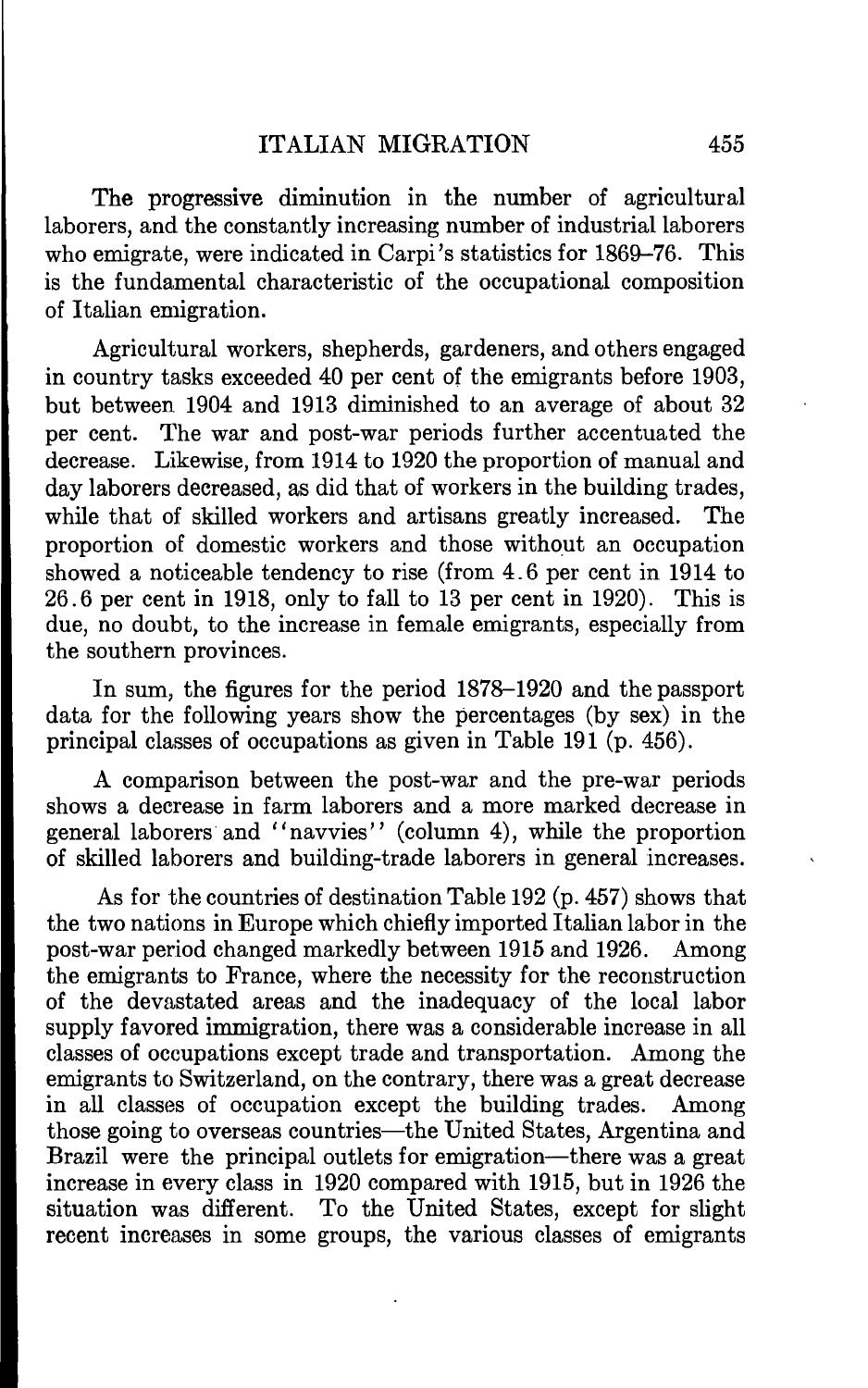#### TABLE 191.

EMIGRANTS CLASSIFIED ACCORDING TO OCCUPATIONS (BY SEX), 1878-1926 (In Per Cents)

| Year                         | Occupations<br>$\Xi$                                            | Farm<br>Laborers                                            | Building-<br>trade<br>Laborers                              | etc.<br>Forest<br>Laborers,<br>Miners,                      | Skilled<br>Laborers                                                           | $\fbox{Comment} \label{eq:1}$<br>Laborers                     | and<br>professions<br>Liberal<br>artistic                                     | Domestic<br>Servants                                                                    | Occupation<br>Household<br>unknown<br>duties or               |
|------------------------------|-----------------------------------------------------------------|-------------------------------------------------------------|-------------------------------------------------------------|-------------------------------------------------------------|-------------------------------------------------------------------------------|---------------------------------------------------------------|-------------------------------------------------------------------------------|-----------------------------------------------------------------------------------------|---------------------------------------------------------------|
|                              | (1)                                                             | (2)                                                         | (3)                                                         | (4)                                                         | (5)                                                                           | (6)                                                           | (7)                                                                           | (8)                                                                                     | (9)                                                           |
| 1878<br>1888<br>1898<br>1913 | 100.0<br>$\begin{array}{c} 100.0 \\ 100.0 \end{array}$<br>100.0 | 38.7<br>$\frac{56.8}{38.5}$<br>34.0                         | $\begin{array}{c} 16.9 \\ 9.6 \\ 18.7 \end{array}$<br>14.4  | $\begin{array}{c} 19.1 \\ 19.1 \\ 28.4 \\ 31.2 \end{array}$ | Males<br>$\begin{array}{c} 13.4 \\ 6.0 \\ 7.8 \\ 12.6 \end{array}$            | $\begin{smallmatrix} 6.0\\ 2.2\\ 2.7\\ 3.5 \end{smallmatrix}$ | $\begin{smallmatrix} 1.6 \\ 0.8 \\ 1.1 \end{smallmatrix}$<br>$\overline{0.8}$ | $\frac{1.4}{0.6}$<br>0.5<br>0.9                                                         | $\begin{array}{c} 0.8 \\ 0.4 \\ 0.3 \\ 1.0 \end{array}$       |
| 1920<br>1921<br>1925<br>1926 | 100.0<br>100.0<br>100.0<br>100.0                                | $\begin{array}{c} 29.3 \\ 37.2 \end{array}$<br>30.7<br>34.8 | $\begin{array}{c} 13.4 \\ 11.3 \\ 20.2 \\ 17.1 \end{array}$ | $24.0$<br>$14.8$<br>$16.8$<br>$18.8$                        | $\begin{array}{c} 23.3 \\ 18.5 \\ 23.0 \end{array}$<br>20.0                   | 7.7<br>$\begin{array}{c} 6.1\ 5.9\ 5.5 \end{array}$           | $\begin{array}{c} 0.7 \\ 0.8 \\ 0.8 \\ 1.7 \end{array}$                       | $\begin{smallmatrix} 0.2\\ 0.2\\ 0.3 \end{smallmatrix}$<br>$\frac{1}{3}$<br>$\tilde{0}$ | $\begin{smallmatrix} 0.9\\ 9.2\\ 0.9\\ 1.8 \end{smallmatrix}$ |
| 1878<br>1888<br>1898<br>1913 | 100.0<br>100.0<br>100.0<br>100.0                                | $\begin{array}{c} 55.6 \\ 72.5 \\ 58.0 \\ 26.8 \end{array}$ | $\begin{array}{c} 0.6 \\ 1.3 \\ 1.5 \\ 0.8 \end{array}$     | $8.6$<br>$10.9$<br>$14.7$<br>$13.6$                         | $\begin{array}{c} \textit{Females} \\ 13.0 \\ 5.5 \\ 7.5 \\ 16.2 \end{array}$ | $\begin{array}{c} 4.0 \\ 1.5 \\ 2.1 \\ 2.1 \end{array}$       | $\begin{smallmatrix} 2.2\\ 0.7\\ 1.5 \end{smallmatrix}$<br>$\overline{0}$ :9  | $\begin{array}{c} 6.1 \\ 2.9 \\ 4.7 \\ 10.5 \end{array}$                                | $\begin{array}{c} 3.9 \\ 1.5 \\ 2.6 \\ 26.9 \end{array}$      |
| 1920<br>1921<br>1925<br>1926 | 100.0<br>100.0<br>100.0<br>100.0                                | $\frac{18.7}{21.1}$<br>12.2<br>11.4                         | $\begin{smallmatrix} 0.01\\ 0.1 \end{smallmatrix}$          | $7.8$<br>$5.1$<br>$2.4$<br>$1.9$                            | $\begin{array}{c} 22.0 \\ 13.3 \end{array}$<br>g<br>9<br>$\frac{6}{6}$        | $\begin{array}{c} 0.7 \\ 0.9 \\ 0.5 \\ 0.5 \end{array}$       | $\begin{array}{c} 0.5 \\ 0.4 \\ 0.5 \\ 1.4 \end{array}$                       | $\begin{array}{c} 3.1 \\ 3.1 \\ 5.3 \\ 5.4 \end{array}$                                 | $46.8$<br>$54.3$<br>$67.9$<br>$62.9$                          |

show more or less marked decreases due to restrictive legislation. To Brazil and especially to Argentina, however, very great percentage increases have occurred.

From the examination of the figures for the various provinces of Italy (excluding the annexed territory) the facts are in general harmony with those for the whole kingdom. First, the general harmony with those for the whole kingdom. decrease of emigration, especially for overseas countries, has reduced the percentage decrease in the exodus to continental countries, so that some regions and some categories may still show an increase of emigrants. Second, the general diminution has particularly affected the categories of farm-laborers, of building-trade laborers and unskilled laborers, while the two more specialized groups, skilled workers and those engaged in trade, everywhere present smaller percentage decreases.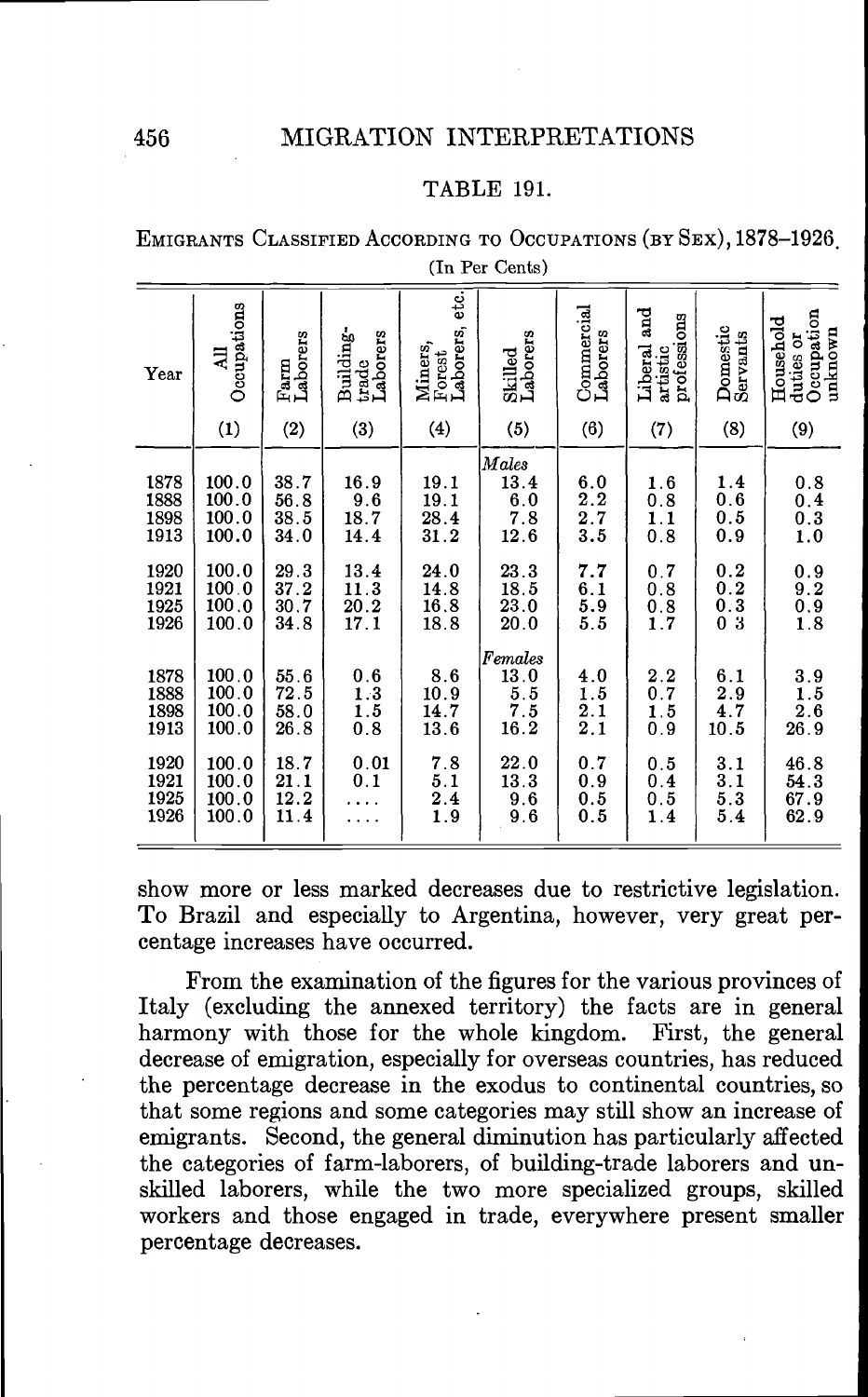## TABLE 192.

| Country of<br>Destination                 | Farm<br>Laborers | Building-<br>trade<br>Laborers | General<br>unskilled<br>Laborers | Skilled<br>Laborers | Engaged<br>in trade |
|-------------------------------------------|------------------|--------------------------------|----------------------------------|---------------------|---------------------|
| $\textbf{France}, \ldots, \ldots, \ldots$ | $+432.3$         | $+479.7$                       | $+126.0$                         | $+115.5$            | $-44.5$             |
| $\text{Switzerland}\dots\dots\dots$       | $-19.1$          | $+4.7$                         | $-68.4$                          | $-82.9$             | $-86.0$             |
| United States                             | $-17.3$          | $+78.3$                        | $+11.2$                          | $-22.4$             | $+40.9$             |
| $\text{Argentina} \dots \dots \dots$      | $+1015.2$        | $+1237.8$                      | $+793.8$                         | $+603.2$            | $+162.1$            |
| $Brazil. \ldots \ldots \ldots$            | $+612.3$         | $+268.7$                       | $+165.2$                         | $+155.7$            | $+52.0$             |

#### VARIATIONS IN PER CENT OF CERTAIN ITALIAN EMIGRANT CATEGORIES, BY DESTINATIONS, 1915—26.

As regards overseas emigration the greater portion of the farm laborers are supplied by the five southern provinces, and by Tuscany, the Marches, Calabria, Sicily, and Sardinia. The categories of unskilled and of building-trades laborers are filled chiefly from the northern provinces (with the exception of Emilia), together with Tuscany, Umbria, Campania, Basilicata, Calabria, and Sardinia, all of whose contingents exceed the general average for the kingdom. Liguria, Venetia, and Tuscany are the three provinces which furnish the greatest quantity of skilled labor; while those engaged in trade come especially from Liguria, Venetia, the Marches, Latium, Campania, Apulia, Calabria, and Sardinia.

#### SUPPLEMENTARY EXAMINATIONS.

The statistics assembled by the Commissariato Generale dell'Emigrazione since 1902 give information concerning the principal ports of embarkation and of destination, the periods of embarkation, and the relative numbers of first and second class passengers and emigrants.

The Italian ports have always been preferred by Italians, and emigrants for overseas countries via foreign ports have never been numerous. In the period 1902—10 the number varied between 11,000 and 22,000; and in the period 1911—20, except for the war years when there are no data, it continued at about the same rate.

After 1921—when the port of Trieste came under the Italian flag and the activity of the Italian merchant marine increased—the number of Italian emigrants who embarked at foreign ports de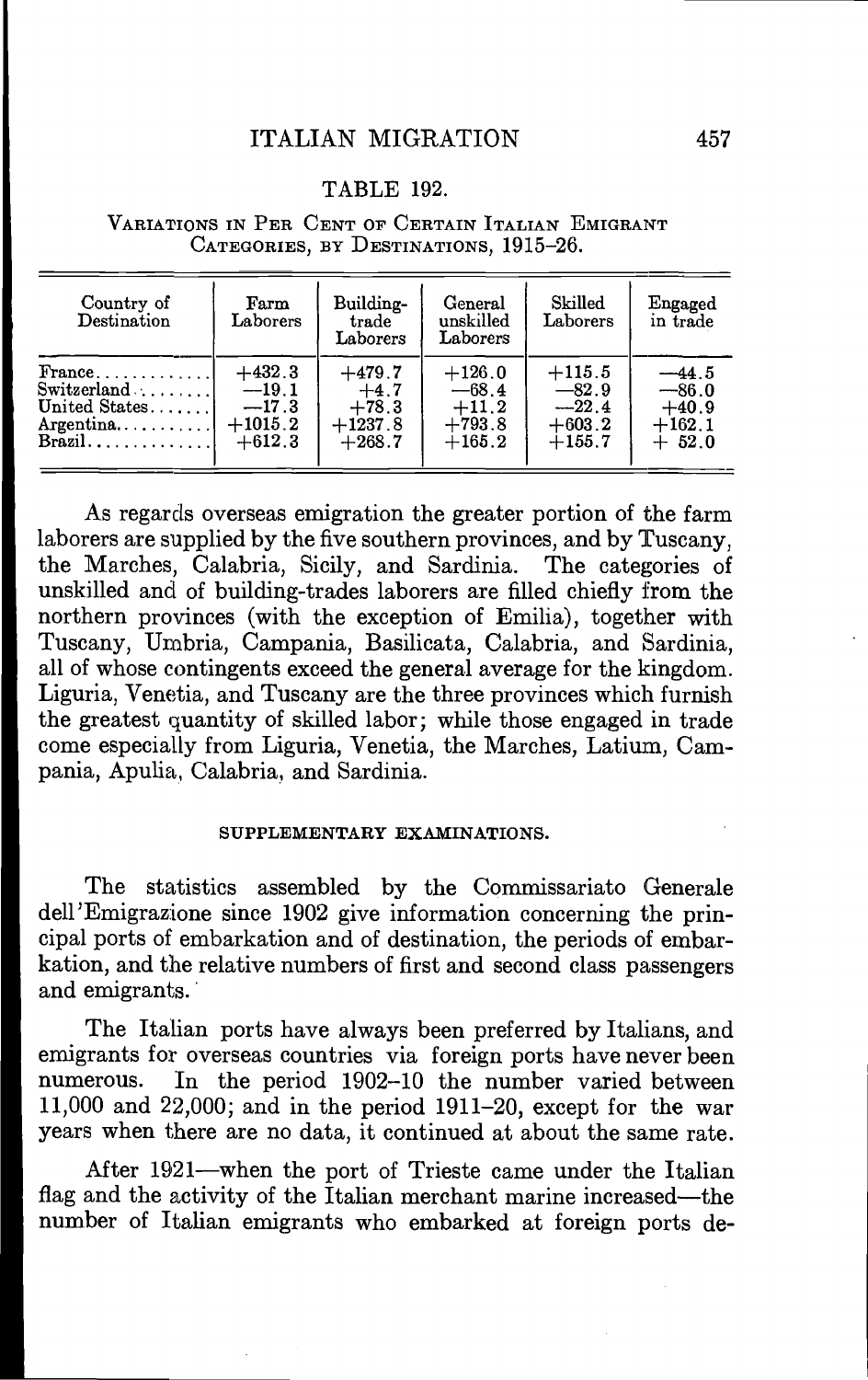creased still more. From 1921 to 1926 they averaged 1865 annually. The leader among Italian ports, up to 1921, was Naples, closely followed by Genoa with Palermo lagging a considerable distance behind. Since then Genoa has led, followed by Naples, Palermo, and Trieste.

Among the ports of destination in the United States, New York leads, far out-distancing Boston, while Philadelphia, New Orleans, and Providence receive Italians but intermittently. Of the ports on the River Plate, Buenos Ayres leads, followed by Montevideo; among Brazilian ports Santos and Rio de Janeiro. For Africa the principal port is Dakar in Senegal. New York was the leading transoceanic port until 1922 when first place was taken by Buenos Ayres.

The months of embarkation of Italian emigrants show great variations in different periods. In 1902—07 the maximum number of departures were between March and May and in October; during 1908—21 the numbers though very irregular were largest in March, April, October, November and May; since 1921 the maxima generally have fallen in October, November, September and August. There is an evident shift in the months of embarkation, probably due to the decreasing number of emigrants engaged in agriculture and to the increased exodus of artisans and skilled laborers, for whom winter is the least favorable period at home.

A more detailed examination shows that the emigrants bound for the United States leave mostly in March, April, and May, whereas the greatest influx into Brazil is in the months of the northern winter and the period of greatest embarkation for the River Plate area is the October-December quarter.

Finally, those who left via foreign ports, both in the 1902—13 period and after the war preferred the months of the northern spring, March, April, and May; it is only of late years that a shift in favor of the third quarter has become pronounced.

While before 1920 to travel in the first or second class sufficed to prevent one's registration as an emigrant, after that year travellers in those classes were registered more accurately (see page 442f.) and many were considered emigrants though travelling in the cabin.' This explains the variation between the number of cabin passengers before and after 1920.

'Royal Decree of Nov. 5, 1919, No. 2,205, Article 10.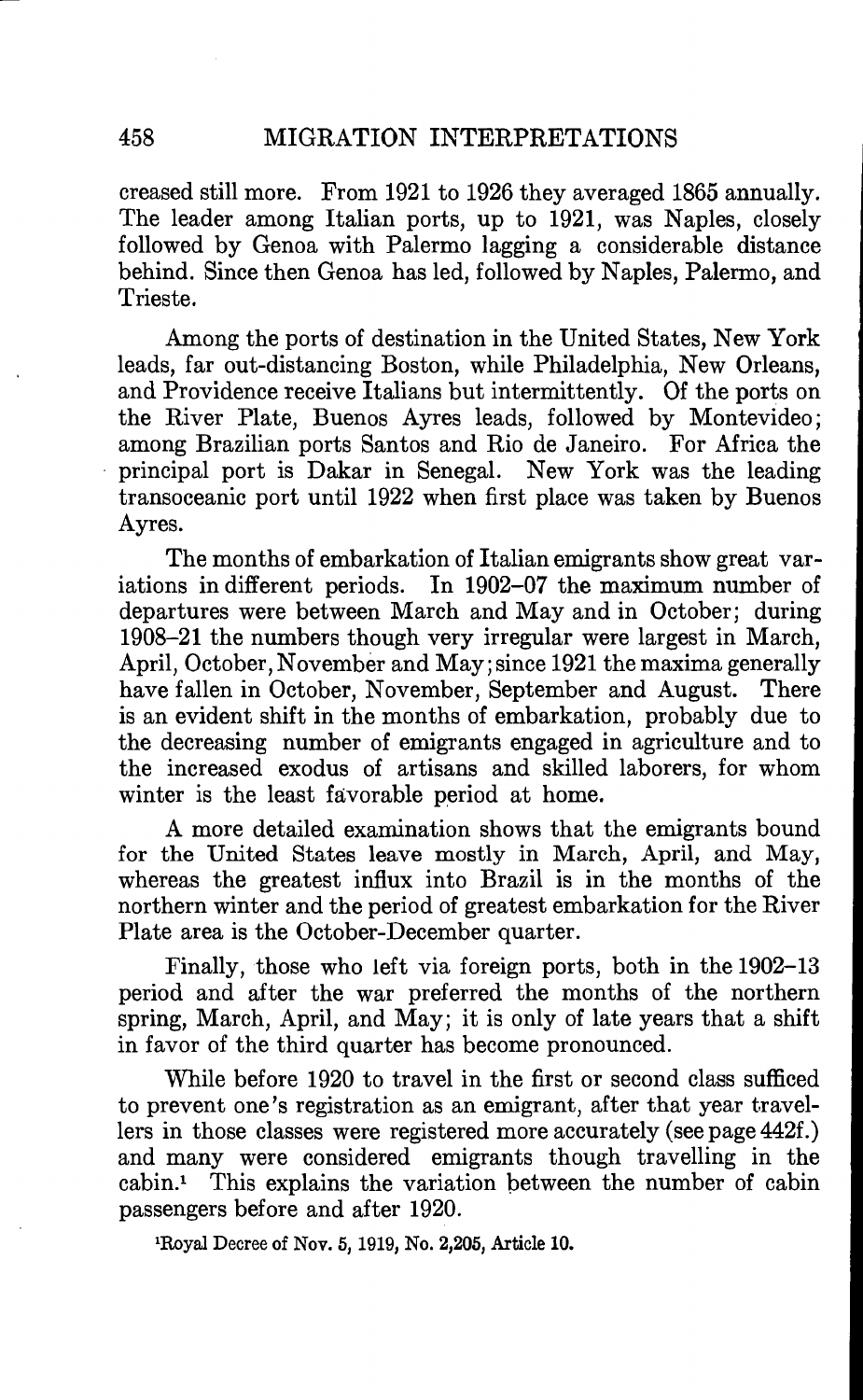## ITALIAN MIGRATION 459

The percentages of cabin passengers in the total leaving for overseas in certain years are given in Table 193.

## TABLE 193.

PER CENT OF CABIN PASSENGERS AMONG TOTAL OVERSEAS ITALIAN TRAVELLERS.

| 1902<br>2.9<br>1908<br>9.0<br>1913<br>8.9 | 1919<br>1925<br>1926 | 18.7<br>8.9<br>10.1 |  |
|-------------------------------------------|----------------------|---------------------|--|
|-------------------------------------------|----------------------|---------------------|--|

The percentage of Italians in 1913 among c abin passengers was 56.1; it rose steadily to a maximum of 84.0 in 1922, and then fell to 61.2 in 1925 and 63.1 in 1926.

## Italian Emigration to Southwestern France.

It is worth while here to consider a phenomenon characteristic of the post-war years, viz., the increasing volume of emigration from northern Italy (particularly Venetia) to southwestern France. This movement comprised (in thousands):

| Year  | Number |  |
|-------|--------|--|
| 1922, | 109    |  |
| 1923, | 183    |  |
| 1924, | 225    |  |
| 1925, | 175    |  |

These were farm-laborers most of them with their families, who left Italy to cultivate and especially to acquire abandoned lands in southern France.

This is a special emigration phenomenon and also a social phenomenon, for this shift of men and capital from one country to another also involved a shift of individuals from a lower to a higher social class. It is not a simple influx of labor but a current of Italian farm-laborers attracted by the low prices of French land and urged by the desire to rise from the status of hired laborers and tenants to that of farm-owners. They may sell their little Italian farms and change their residence permanently. It is similar to the movements of population in earlier times, and to more recent colonization,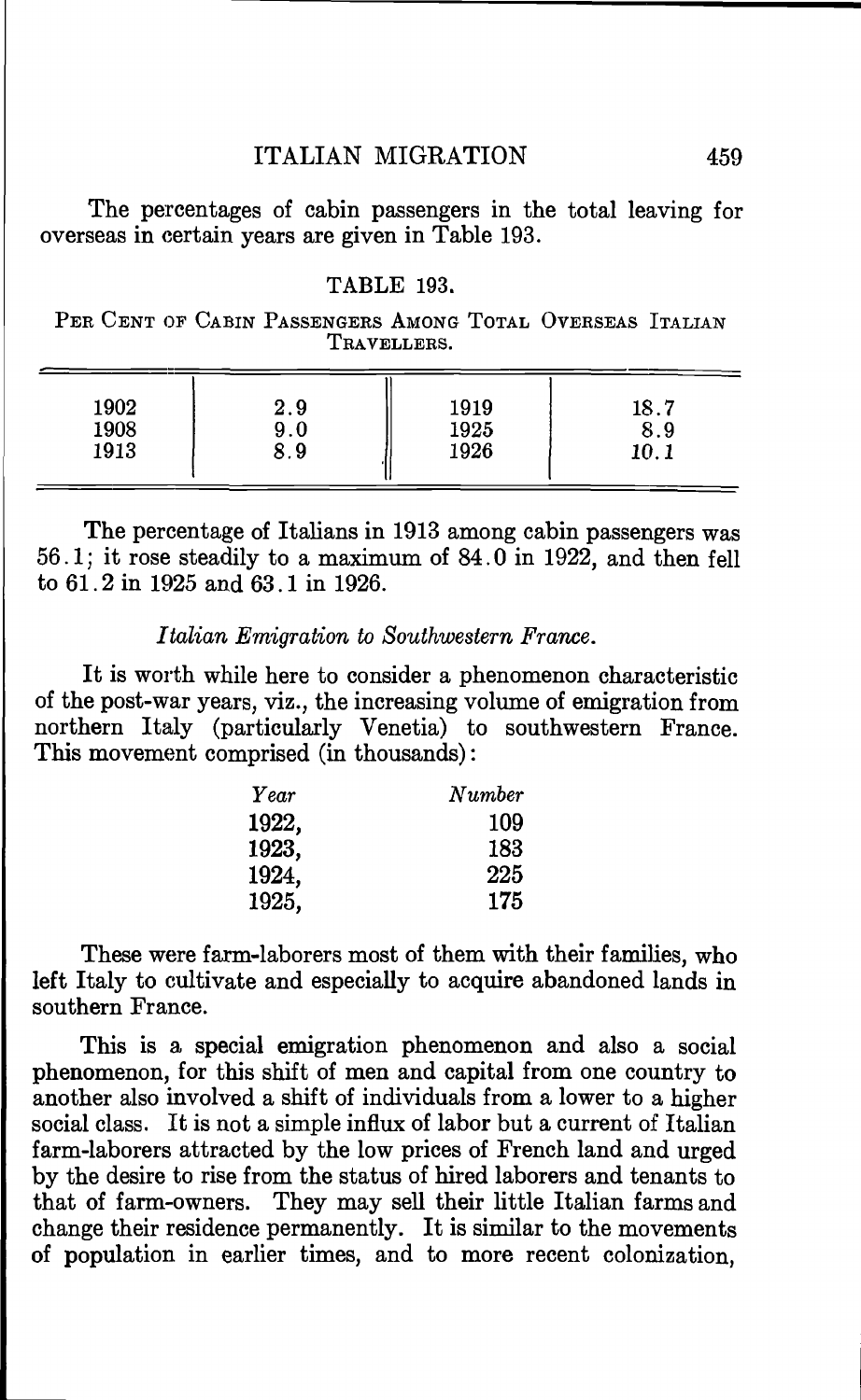except that it is not a move to a new land, but to one of the oldest European nations in which certain areas of the countryside have been gradually depopulated and abandoned.

The hectare of such French land had fallen in value to perhaps 300 francs, but by 1924 it had risen to 800 France is inclined to favor the movement and to facilitate the fusion between the old and the new inhabitants of these regions, especially in the hope of being able to assimilate this fruitful, ethnic element. Joseph Barthelemy, addressing the Société d 'Economie Politique of Paris in 1924, said that the Italians satisfied all who employed them and at that time were cultivating 20,000 hectares (50,000 acres) of French land. We must recognize this shift as an expatriation which takes man-power and capital from Italy without promising her any definite future advantage.

## Total Italian Population Abroad

The data concerning Italians outside of Italy have at best only an approximate value.

In addition to the errors usual in censuses, the statistics omit all who are legal citizens, by birth or naturalization, of the state in which they reside, but Italians by origin. Many Italians also continually shift their residence from one state to another by reason of labor conditions, and therefore escape record. On the basis of available data the Italians abroad at the end of each of the years given were as in Table 194 (p. 461). There was thus an increase of 3,287 per cent in 55 years.

More than two-thirds of the Italian population outside of Italy has been absorbed by North and South America, with increases of 8,818 per cent in 55 years. The Italian element has reached its greatest proportions in the United States, Argentina, Brazil, and Uruguay. Of these the United States has the greatest number, and Brazil the greatest rate of increase.

Europe follows America, with an increase of 810 per cent (155,000 in 1871 to 1,268,000 in 1926). Among the European countries France leads with an Italian population now numbering one million, while before the war it was below 450,000. Second place is held by Switzerland (136,000 in 1926). The number of Italians resident in the Central Powers decreased considerably on account of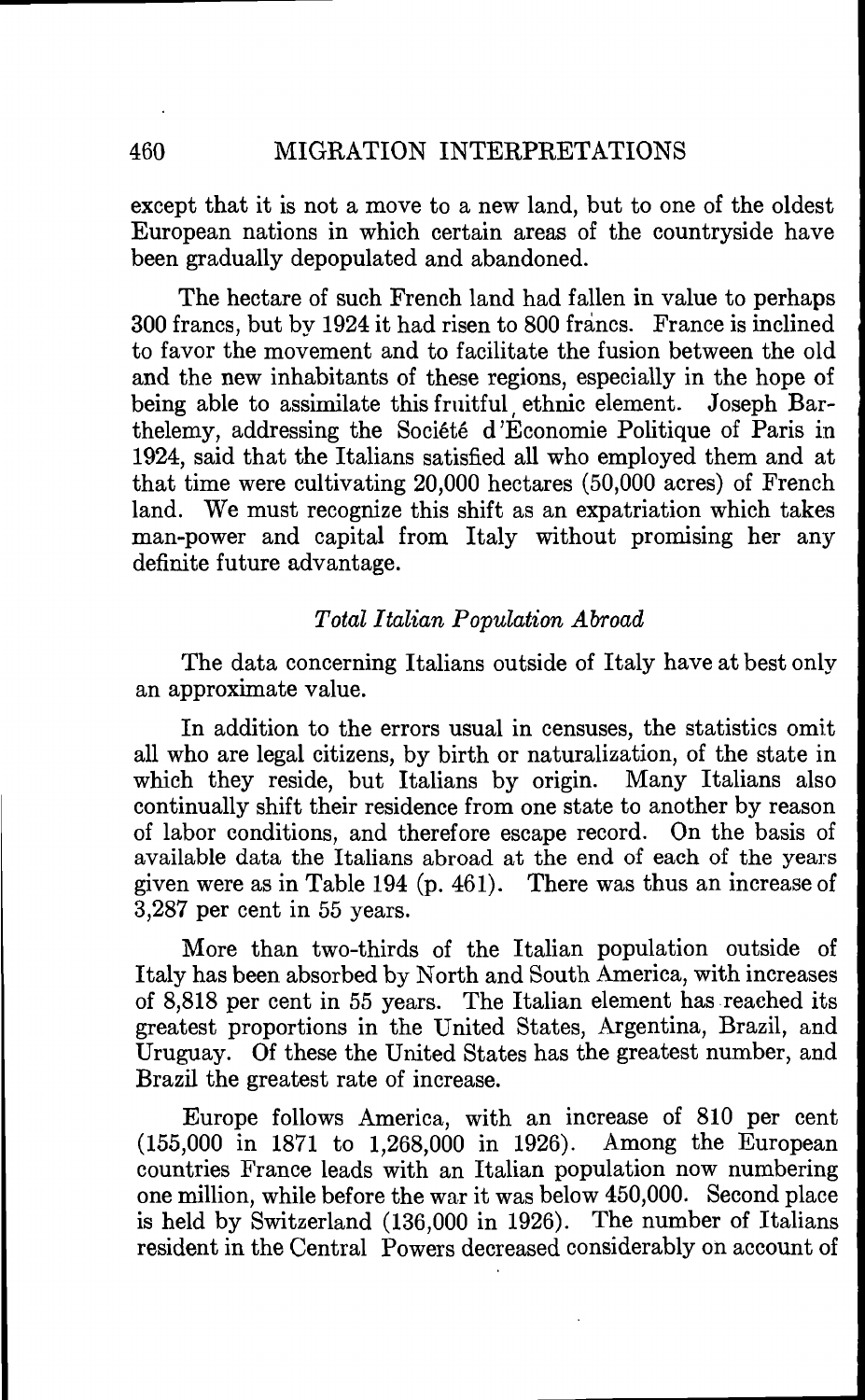## TABLE 194.

## ITALIANS RESIDING ABROAD FOR SPECIFIED YEARS, 1871—1926.

(In Thousands)

| Year<br>٠<br>٠ | Number |
|----------------|--------|
| 1871           | 271    |
| 1881           | 1,033  |
| 1891           | 1,985  |
| 1901           | 3,611  |
| 1911           | 5,805  |
| 1924           | 9,012  |
| 1926           | 9,169  |
|                |        |

the war (192,000 in 1911 to 41,000 in 1926). England, Serbia (which has the greatest rate of increase), Rumania, and Belgium follow in the order given.

Many Italians also reside in Africa (189,000 in 1926). Most of them are in the Mediterranean zone, especially in Tunis (97,000), Egypt (49,000), Algeria (29,000), and Morocco (10,000).

Italian emigration to Asia is not recorded in a reliable manner. Palestine, Syria, Asiatic Russia, and the Dutch East Indies have shown the most considerable increases. Finally, the Italians scattered through Oceania, though displaying a marked and progressive increase, are still too few in number to have statistical importance. In 1926 the Italians in Australia numbered 27,000. In 1926 the Italians in Australia numbered 27,000. The largest groups are found in West Australia, New South Wales, Victoria, and Queensland.

#### REPATRIATION OF ITALIANS

To weigh even approximately the real effect of emigration on the population of Italy, it is necessary to consider repatriations from the various countries visited in search of work, and those parts of Italy to which the repatriates have returned. Such a study was begun in 1905-06 by the Commissariato Generale dell'Emigrazione, but it deals only with repatriations from overseas. The repatria-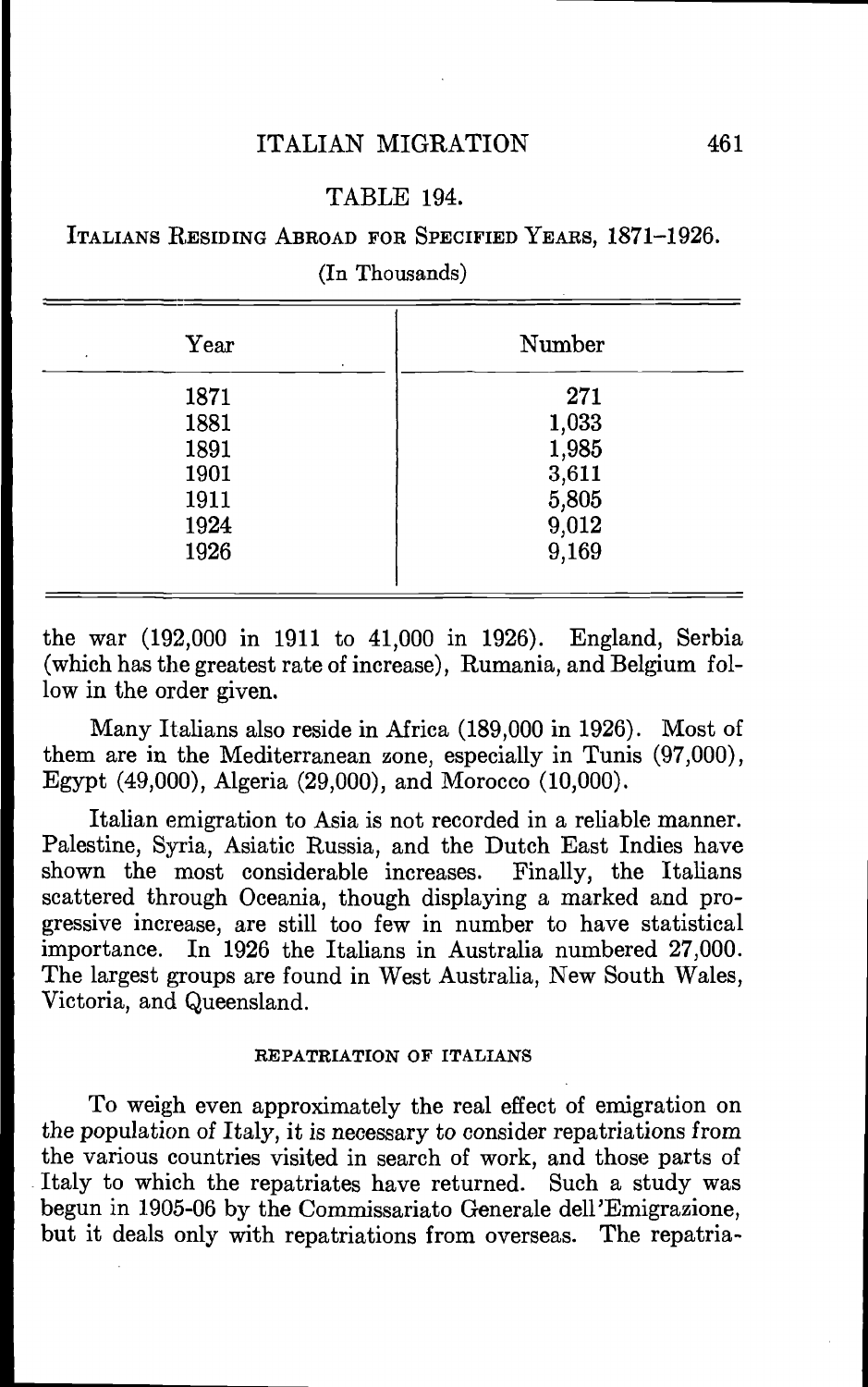tions from continental countries have been reported only since 1921. For this reason and because of the temporary character of emigration to European countries, especially those nearest the Italian frontiers, it is proper to consider the two classes of data separately. Little can be said about European repatriates owing to the short period under examination. One may, however, deduce from the few figures available their increasing influx (from 30,000 in 1921 to 122,000 in 1925, and 106,000 in 1926), and the predominance among them of males and of adults. The study of repatriations from overseas is more complex.

The general curve of repatriations follows, approximately, that of expatriations. From the countries to which the flow of emigration was greatest the return current is likewise greatest. The United States leads in this respect (see Table 195, below), being followed at a distance by the countries of the River Plate, Brazil, and other overseas districts. In 1908 and in 1919 over 80 per cent of the repatriates came from North America.'

## TABLE 195.

PROPORTION OF REPATRIATES FROM THE RESPECTIVE COUNTRIES OF IMMIGRATION.

| Years | $United$<br><b>States</b> | LaPlata | Brazil | Central<br>America | Australia | Other<br>overseas<br>countries |
|-------|---------------------------|---------|--------|--------------------|-----------|--------------------------------|
| 1902  | 49.7                      | 21.6    | 27.9   | 0.6                | 0.2       | 0.0                            |
| 1908  | 80.1                      | 14.7    | 4.9    | 0.4                | 0.0       | 0.0                            |
| 1914  | 68.5                      | 22.1    | 5.9    | 0.4                | 0.2       | 2.9                            |
| 1919  | 85.6                      | 8.5     | 2.4    | 0.1                | 0.0       | 3.4                            |
| 1925  | 58.8                      | 31.6    | 6.9    | 0.3                | 1.1       | 1.3                            |
| 1926  | 55.3                      | 34.9    | 6.0    | 0.9                | 1.6       | 1.4                            |

(Per Cent of all repatriates).

When the Italian emigration to Brazil and Argentina had reached its natural limits for the time being the flow of emigrants to the United States was intensified, for the United States was less well supplied with Italian population and was more attractive by reason of the current opinion that it afforded ready employment for capital and labor. But the greater density of population there

<sup>1</sup>[See Volume I, p. 838ff. Tables XX, XXI.-Ed.]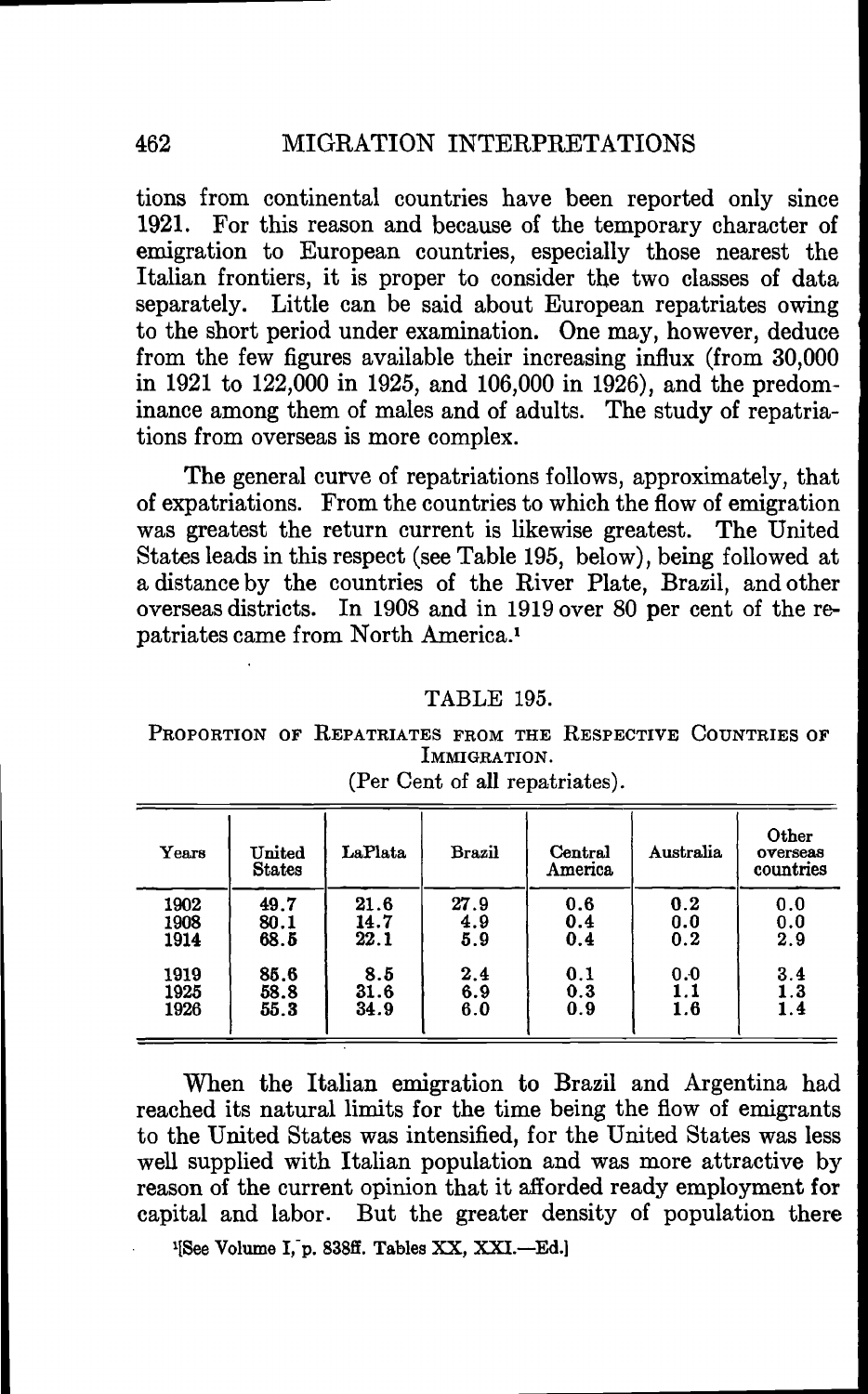(average density 36 to a square mile, or four times as great as that in Argentina or Brazil) as well as the legislation restricting immigration had a share in restraining this current of labor.

There was no such sharp check upon immigration into the South American countries with their predominantly agricultural economy. Emigrants went to Brazil and Argentina in less imposing but more sure and stable proportions than they did to North America; and the proportion of repatriates to resident Italians has been considerably greater for the United States than for Brazil or the La Plata countries. Of these latter countries Brazil has the greatest number of repatriations, on account of the greater political saturation of the Italians in its seaboard states which alone are now open to Italian labor.

Concerning Italian districts selected by returning repatriates, those who went out to agricultural regions tend to select northern Italy while southern Italy is preferred by those who went out to industrial zones. From Brazil, in fact, the repatriates come back mostly to Venetia, Tuscany, Campania, and Calabria, and those returning from Argentina to Piedmont, Calabria, and Sicily. From the United States, however, the movement is chiefly to Abruzzi— Molise, Campania, Calabria, and Sicily; this most probably corresponds to the limited variety of occupations of emigrants from these regions, and therefore to their slight possibility of adaptation to the conditions in industrial countries.

To study in its entirety the double phenomenon of expatriation and repatriation one most compare the number of repatriations with the number of emigrants as done in Table 196. Altogether

#### TABLE 196.

REPATRIATES PER 100 EMIGRANTS TO EACH COUNTRY.

| Country of Departure     | $1902 - 14$ | $1915 - 18$ | 1919-26 |
|--------------------------|-------------|-------------|---------|
| United States            | 59.6        | 157.8       | 64.1    |
| La Plata Countries       | 56.6        | 751.2       | 30.2    |
|                          | 118.3       | 379.2       | 39.6    |
| Other overseas countries | 128.0       | 420.9       | 27.2    |
|                          | 62.1        | 233.6       | 48.3    |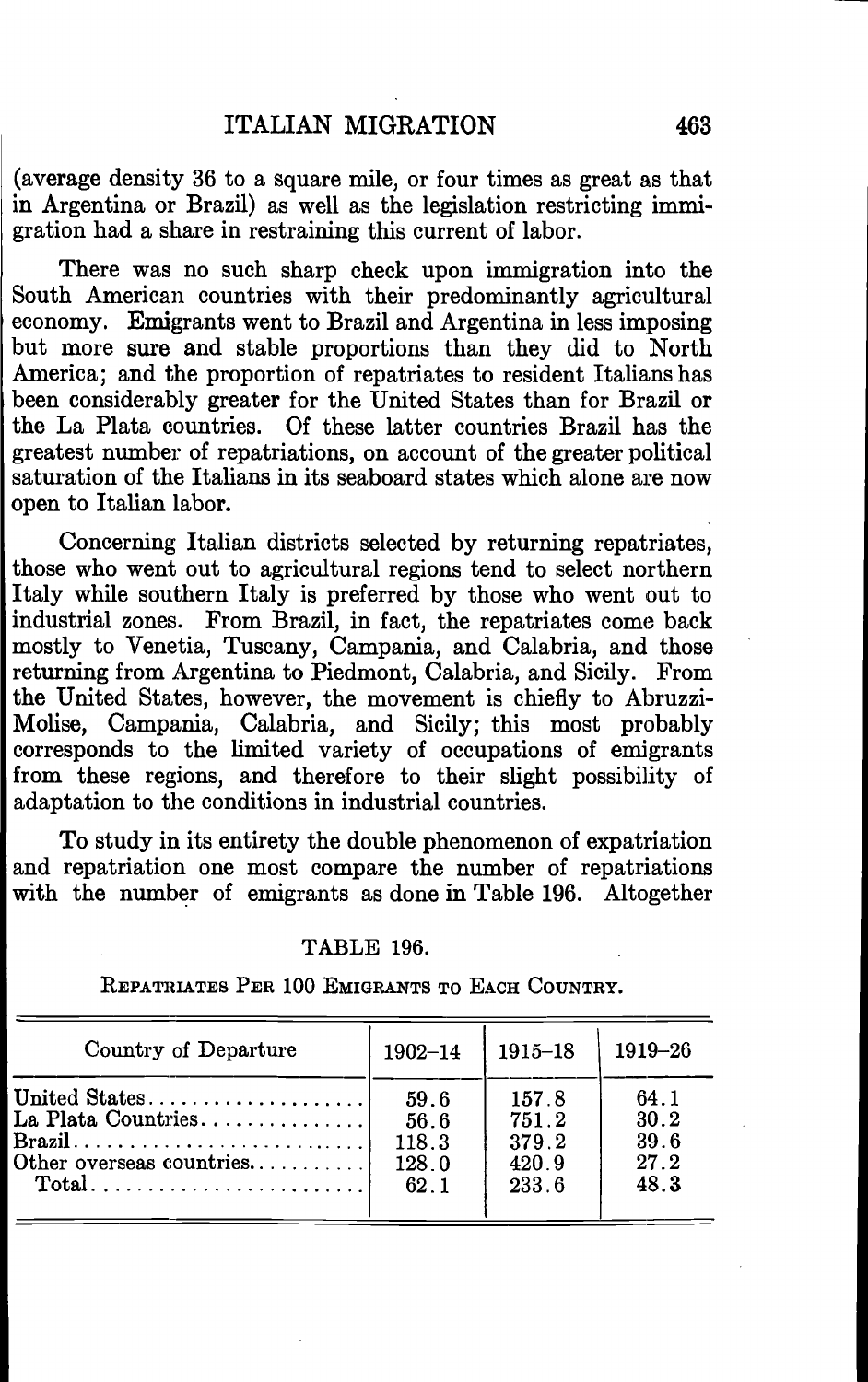in the 26 years under survey, there was an average annual excess of 45,712 expatriated, while the increase in the national population continued and swelled so that the gaps were more than filled.

Of the 1,800,000 emigrants who remained overseas (the difference between the approximately 5 million who left and the 3 million repatriated) it is evident that the majority remained in Argentina and Uruguay. The large number of repatriates during the war is noteworthy; the majority were men liable for military service. For the period from May 24, 1915, when Italy entered the war, to December 31, 1918, the statistics show separately the number returning to satisfy their military obligations, both from continental<br>and transoceanic countries. These total 303.919 men (to whom These total 303,919 men (to whom should be added those repatriated between August 1914, and May 24, 1915), as compared with 130,526 males over 16 years of age who departed in the same years. This repatriation figure is very high, especially in view of the considerable number excused from military service or enrolled in Allied armies, notably that of the United States.

The repatriation statistics by sex and age show that males and adults are always in excess. Before the war the males were about 85 per cent. During the war this figure increased to 92 per cent in 1917, and after the war dropped sharply to 75 per cent in 1922 and 74 per cent in 1926. The minors under 10 years remain constantly below 18 per cent.

While among the repatriates from the United States the single emigrant markedly prevails, with a constant tendency towards percentual decrease, the repatriation of single emigrants from Brazil and Argentina is constantly increasing. All the countries under examination are probably tending toward a stabilization on a basis of about 70 per cent single and 30 per cent in family groups among the repatriates.

Only from 1916 on do the statistics offer us data on the occupations of repatriates. From the United States there is a high repatriation percentage of male skilled laborers or artisans  $(13.0 \text{ in}$ 1916 and 40.5 in 1926); while there is a reduction in the proportion of repatriated farm laborers (25.5 and 9.7 in the same two years), general laborers and building-trades laborers (49.8 and 36.5). The repatriated females are mostly household workers and without gainful occupation. Repatriations from Brazil and Argentina are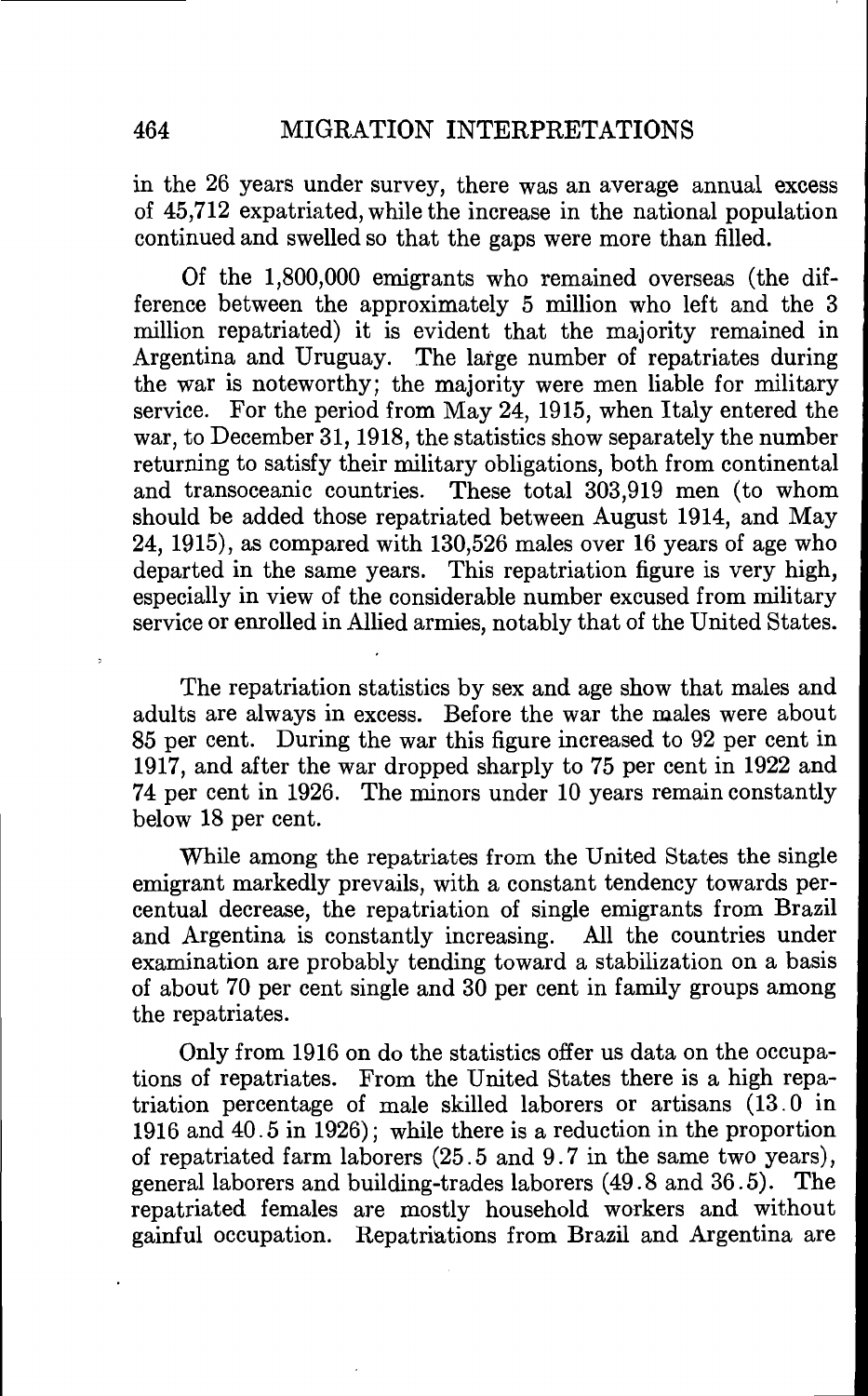more evenly divided between the categories just mentioned and the others, yet the percentages of farm laborers are the highest. This fact is undoubtedly due to the greater influx of agricultural labor to those countries. In consequence of this elementary economic law the repatriates show a great decrease in agricultural laborers and an increase of building-trades and skilled laborers.

During 1916—18, Genoa held the first place, the activity of the other ports of arrival being almost nil. In other years the majority of the repatriates preferred Naples. The activity of the port of Palermo has grown steadily, especially since the war, reflecting the predominantly southern composition of the trans-oceanic emigration. The number of Italian emigrants repatriated through foreign ports, especially Havre and Bordeaux, has always been small. One notes, however, after the long period of inactivity from 1916 to 1923 a perceptible resumption  $(7,000 \text{ or } 9,7 \text{ per cent of the})$ 72,000 repatriates in 1926, compared with 6,000 or 5.6 per cent of the 101,000 in 1902).

The greatest frequency of repatriations (1902—26) from all overseas countries occurs in the July-September quarter for those who land at Italian ports, and in the October-December quarter for those who land at foreign ports. Emigrants from the United States prefer to return toward the end of the year,  $i. e.$  in the Fall while those from South America prefer the northern Spring, evidently they return regularly at the end of the harvest seasons in the two hemispheres.

The duration of residence abroad on the average is from three to four years for the single emigrants, and from 5 to 9 years for heads of families, with a progressive and considerable tendency toward yet longer periods. The shorter stay of single emigrants, and the noteworthy increase in the number of those remaining abroad for more than 10 years (the percentages rose from 19.6 for heads of families and 6.4 for the single in 1909, to 37.3 and 20.6 respectively in 1925), confirm what was said earlier about the tendency of Italian emigrants to remain abroad, especially in Brazil and Argentina. In the United States this is not manifest and the average duration of residence is shorter.

This observation is confirmed by an analysis of the type of repatriation. The shorter stay presupposes less personal adaptability to local surroundings and therefore a greater possibility of definitive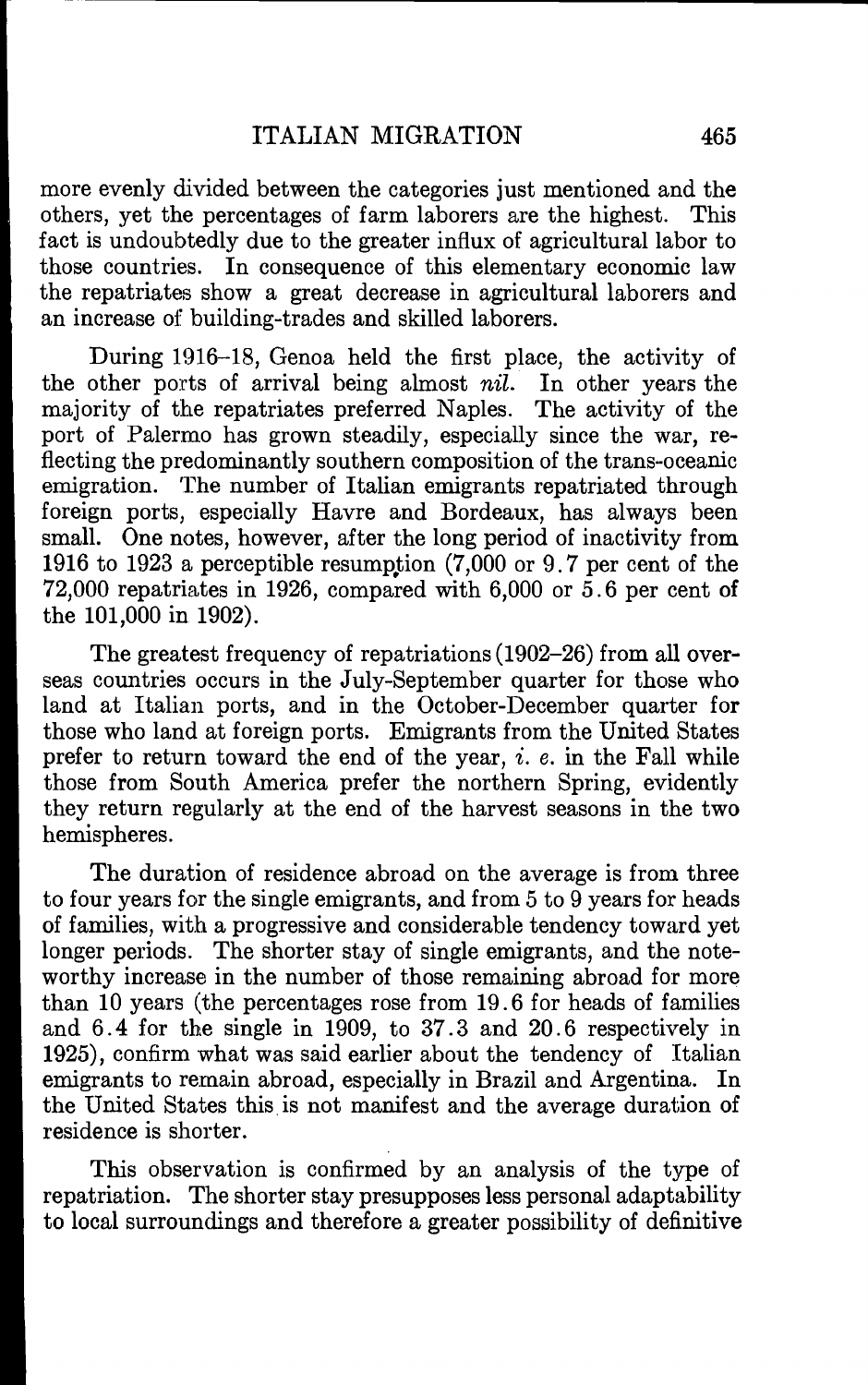repatriation; while the longer stay presupposes a possibility of more thorough, if not actually permanent, adaptation to the new country. A high proportion of repatriates, therefore, is a mark of a temporary emigration. Such comparisons are limited to 1921, since from 1922 on the United States statistics reflect the influence of their latest<br>laws. In fact, since a declaration of temporary absence or the In fact, since a declaration of temporary absence or the omission of any declaration suffices to reserve their right to re-enter the United States (which would otherwise be lost), many individuals declare that their repatriation is temporary though they may intend<br>it to be final. The proportion of repatriations from the United The proportion of repatriations from the United States with duration uncertain or undeclared which was 23.9 per cent in 1921 rose, therefore, in 1922 to 38.8 per cent, in 1923 to 58.5, and in 1925 to 60.4.

## EMIGRANTS' REMITTANCES

The transfer of savings to Italy by Italian laborers in foreign countries constitutes one of the principal credit items in Italy's balance of international payments.

It is well known that emigrants' savings reach Italy in various ways: through the Bank of Italy, through international postal money orders, private bankers, and currency inclosed in letters and in the form of savings brought in by repatriates. It is obvious that only the first two of these streams are statistically measurable.

The credit institutions and navigation companies refuse to furnish information about the savings they transmit. Data concerning transfers by registered letters are uncertain, since not all contain money, nor is it possible to fix an average value for them Insured letters are no less uncertain, since the person who sends one usually declares the maximum limit of value permitted by the insurance charge. The volume of savings brought into the country personally by repatriates is equally difficult to determine. Only the first two means of transmission therefore remain. Postal money orders, however, include not only emigrants' savings, but also remittances in settlement of commercial transactions. The latter probably do not reach a considerable sum, and are supplemental to the remittances of unknown but large amounts through ordinary banks. The management of the Bank of Naples furnishes reliable information as to remittances made through it.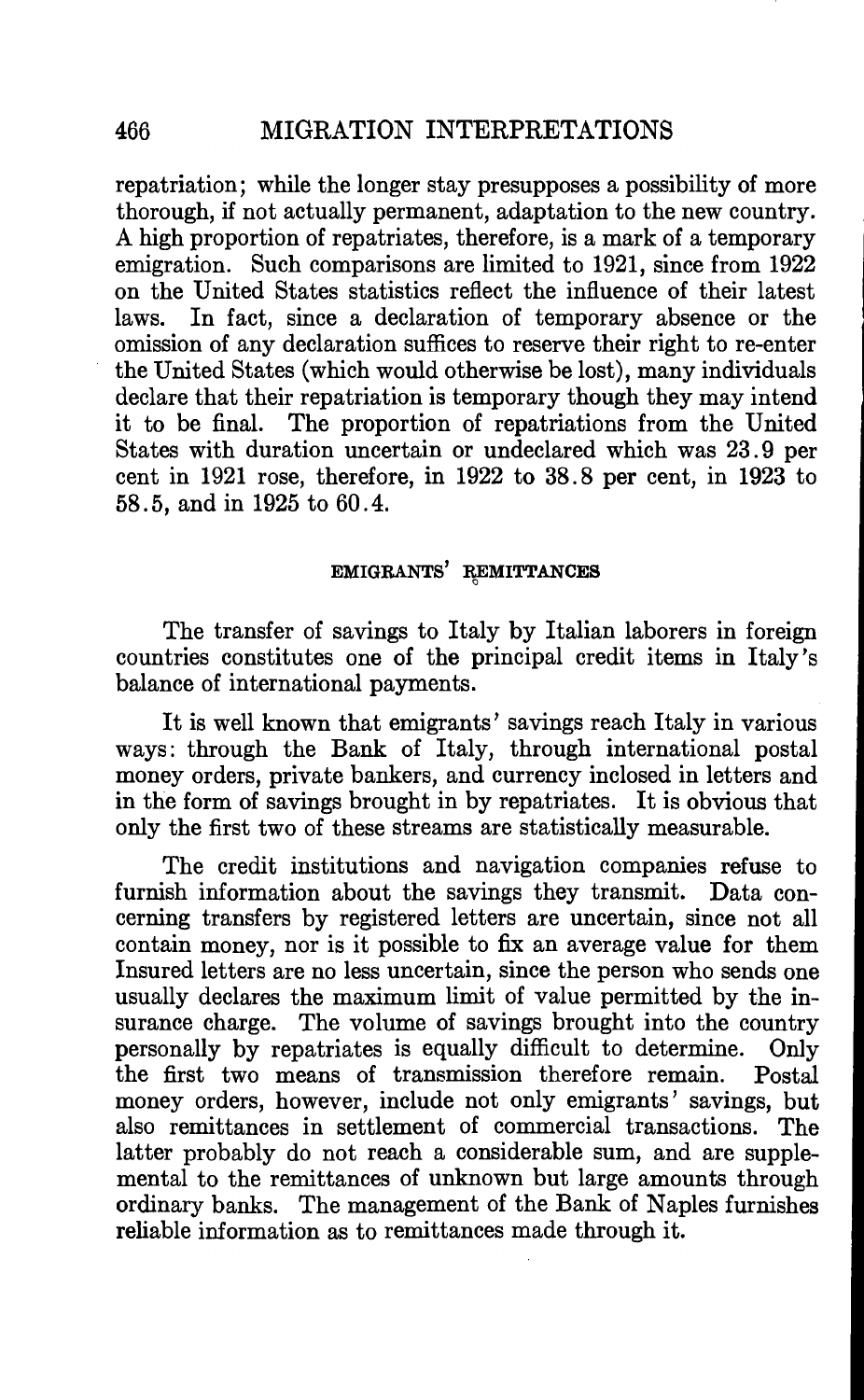Of all the modes of transmission offered by the Bank of Naples, the emigrants regularly prefer ordinary remittances to their own families. In 1920, the peak year for remittances, this method accounted for  $43.9$  per cent against  $35.5$  per cent in the savings department of the bank or of the Postal system, and 20.7 per cent by telegraphic remittances or cheques. The total number of remittances through the Bank of Naples has increased in the last few years in comparison with the pre-war years, while it has decreased in comparison with the war period. Some of its annual totals are given in Table 197.

#### TABLE 197.

TOTAL REMITTANCES THROUGH BANK OF NAPLES, FOR CERTAIN YEARS.

| Year                 | Totals<br>(Thousands of Lire)                     | Individual Average<br>(Lire) |
|----------------------|---------------------------------------------------|------------------------------|
| 1902<br>1908<br>1914 | 9,305<br>$\ddot{\phantom{0}}$<br>36,663<br>84,983 | 149<br>266<br>308            |
| 1919<br>1925<br>1926 | 494,387<br>679,815<br>596,900                     | 1,057<br>1,998<br>2,147      |

The high figures begin with 1919, coincident with the relative devaluation of Italian currency, and their magnitude is due in very great measure to this devaluation. This is the reason why four-fifths of the more than 6 billions of lire sent to Italy through the Bank of Naples between 1902 and 1926 was forwarded during the last S years. Most of these remittances came from the United States. Among European countries the largest amounts came from Germany, especially from 1911 to 1916, and from France after 1922.

About the various districts of destination there are data (from 1905 to 1926) for the money orders of the Bank of Naples paid by the post offices of the kingdom. They clearly indicate a progressive increase in remittances sent to southern Italy, in comparison with those to the central and the northern sections.

The total number of international postal money orders paid by the post offices of the kingdom from 1901 to 1926 has also been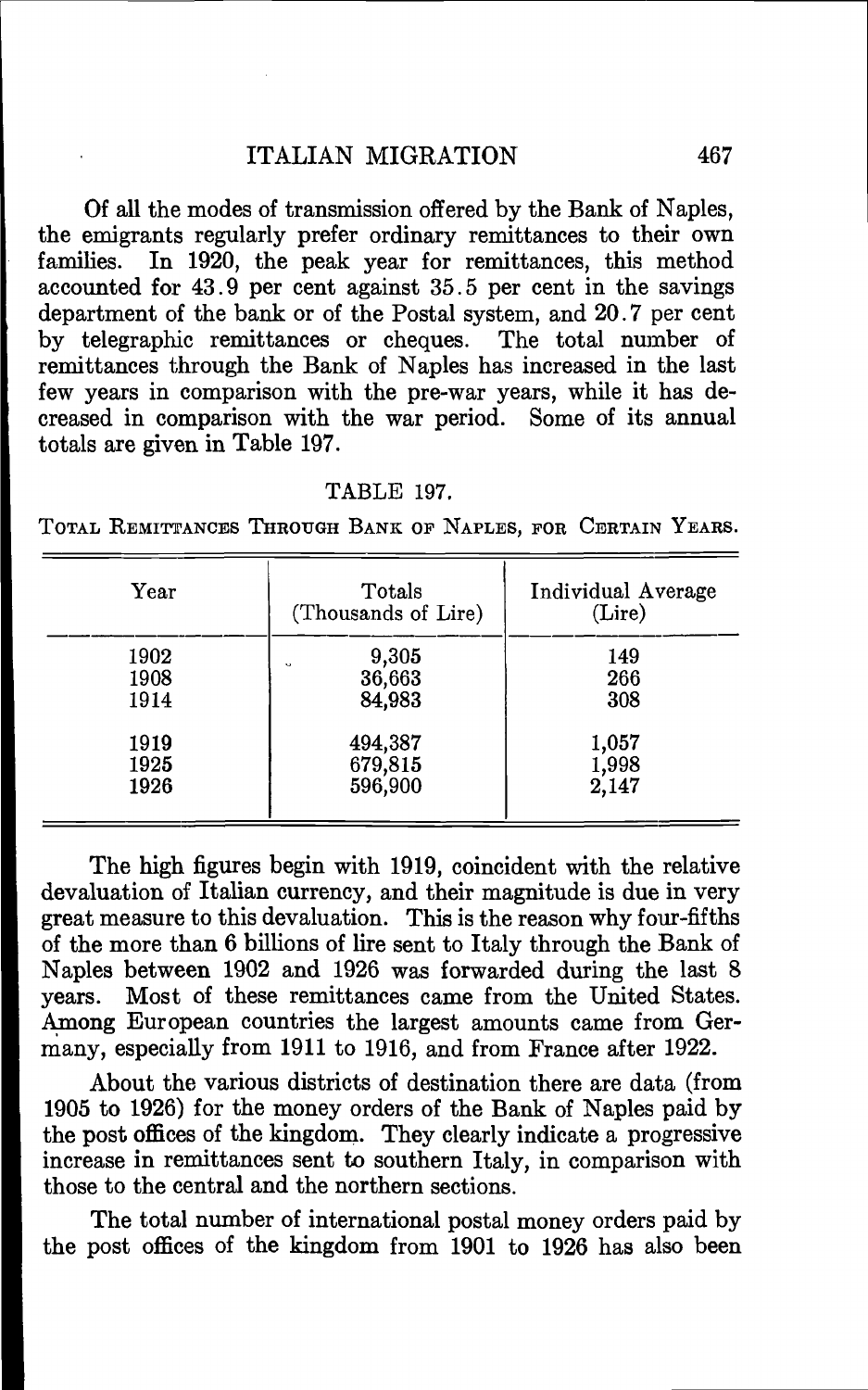fairly large (see Table 198 below). However, their number decreased steadily in favor of remittances through the Bank of Naples both during the war years, and especially in the post-war period. The values naturally do not follow the same course of development, owing again to the devaluation of the currency.

### TABLE 198.

REMITTANCES TO ITALY BY INTERNATIONAL POSTAL MONEY ORDERS.

| <b>Fiscal Years</b> | Number | Total values<br>(Thousands of Lire) |
|---------------------|--------|-------------------------------------|
| $1913 - 14$         | 2,968  | 394,861                             |
| $1917 - 18$         | 896    | 75,093                              |
| $1920 - 21$         | 1,105  | 413,526                             |
| 1921–22             | 1,012  | 350,530                             |
| $1922 - 23$         | 1,287  | 437,733                             |
| 1923–24             | 1,246  | 465,894                             |
| $1924 - 25$         | 1,008  | 325,068                             |
| $1925 - 26$         | 776    | 232,014                             |

The postal money orders originate mainly in the Continental countries; among these the Central Powers led before the war, and countries the United States stands easily first, followed at a considerable distance by Canada. The remittances originating in European countries go mainly to northern and central Italy, but in some provinces of southern and insular Italy there is a rising current from the overseas countries. In general the northern provinces (especially Venetia) receive most of the postal money orders; this differential position between North and South Italy is constantly on the increase.

Although exact information about the other means of transmission is not to be had these probably follow the same descending curve as the known means of transmission. Indirect evidence of this is found in the entries in the governmental postal savings department to the account of Italians resident abroad. If the quantitative valuation of this special means of investment, which is constantly increasing in importance, be taken as an index, it reflects in a striking manner the economic vicissitudes of the emigrant masses and their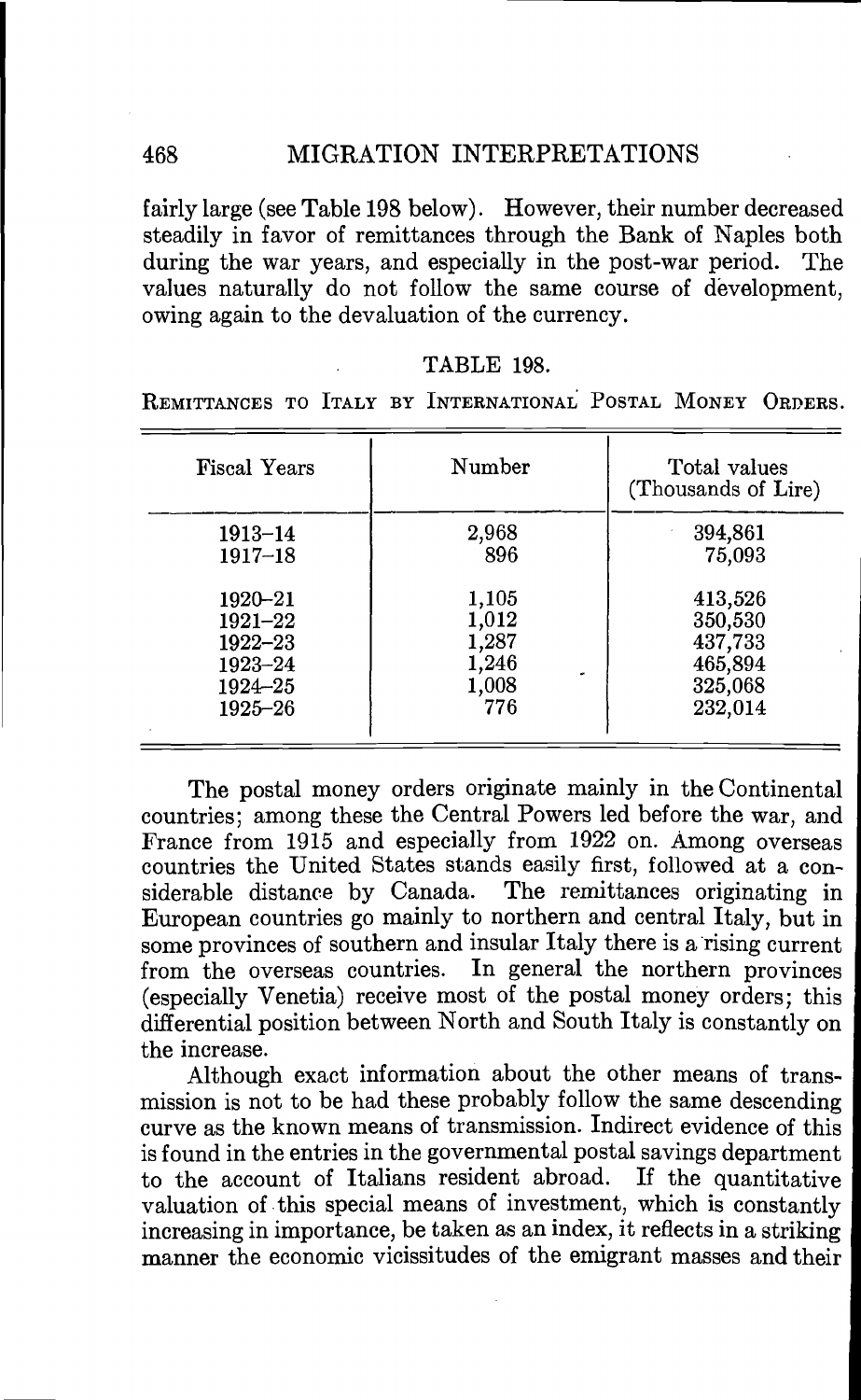remittances. The development of the annual deposits and withdrawals from 1890 on, the year in which this service was instituted, is shown by Table 199. These figures show, from 1921 on, a descending curve of deposits and on the other hand an ascending curve of withdrawals.

| TABLE 199. |  |
|------------|--|
|            |  |

ITALIAN POSTAL SAVINGS DEPOSITS, WITHDRAWALS AND BALANCES HELD BY NON-RESIDENT ITALIANS

| Year | Total Deposits | Total Withdrawals | Balance Net<br>Deposits |
|------|----------------|-------------------|-------------------------|
| 1890 | 87             | 14                | 73                      |
| 1900 | 5,999          | 659               | 5,340                   |
| 1910 | 62,660         | 10,956            | 61,694                  |
| 1915 | 62,053         | 13,117            | 49,936                  |
| 1920 | 1,326,510      | 41,536            | 1,284,974               |
| 1925 | 787,634        | 548,395           | 239,239                 |
| 1926 | 605,100        | 656,000           | $-50,900$               |
|      |                |                   |                         |

(Thousands of Lire)

The causes of the decrease in the real value of remittances are many and complex. One need only recall the outstanding modifications in recent years of the various factors controiling the savings of Italians abroad and so the flow of their remittances. With the beginning of the war the number of emigrants diminished sharply, and though in the last few years it has risen slightly that number still is less than half of the pre-war figure. Repatriations also have diminished, both absolutely and relatively, thus reducing that rich source of wealth, the savings of the repatriates. The contraction of overseas emigration with the consequent reduction of southern emigration in comparison with that from northern Italy, and the modification in the customary direction of emigration, have had an undoubted influence on the volume of the remittances, both through the greater saving capacity of the more sober southern emigrant and the lower wage-level of South America. To these factors one must add the constantly increasing sums exported with departing emigrants, an increase due in part to the rise in the rate of exchange but more to the improving quality of the emigration currents, the mem-